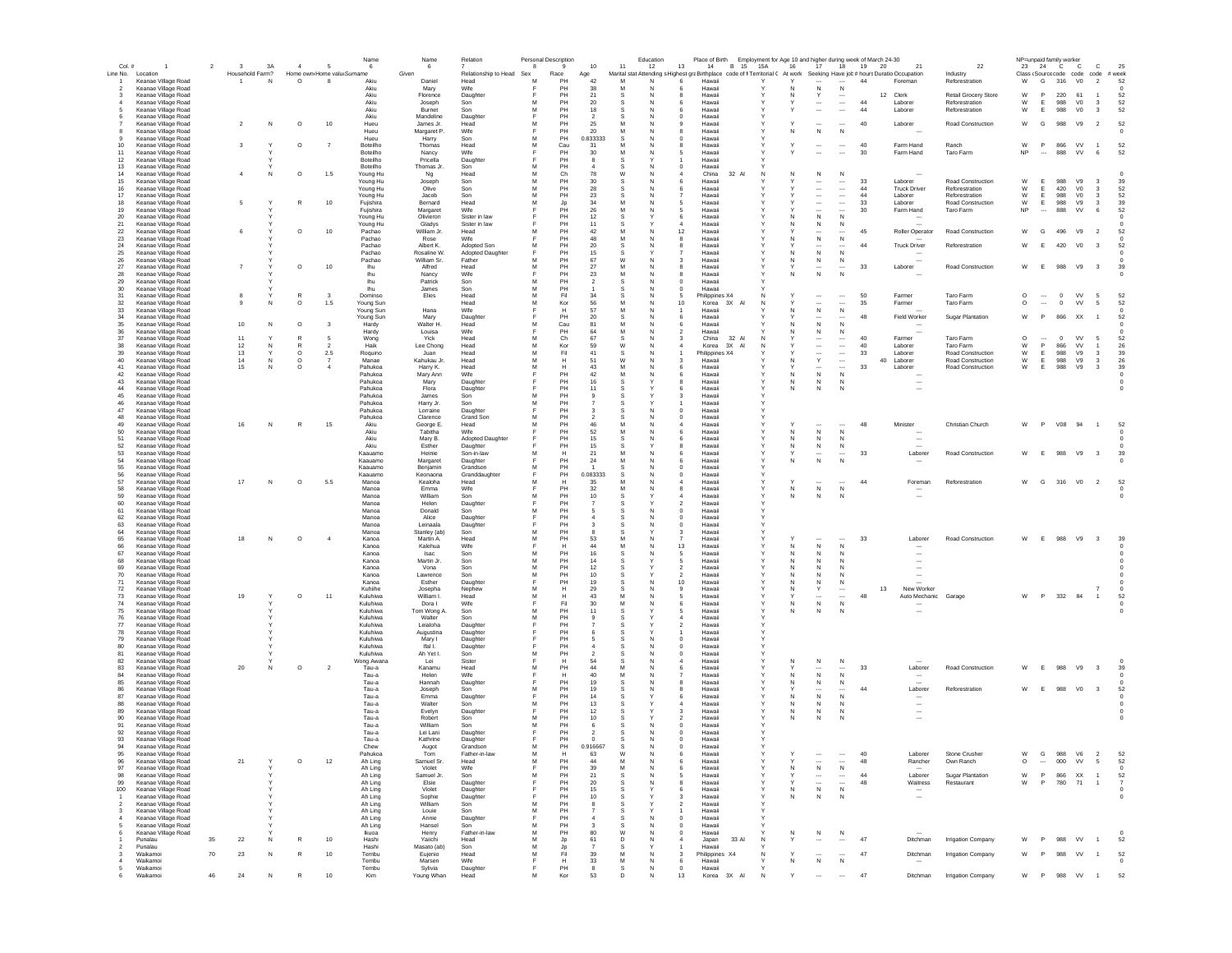| Col.#                | $\overline{1}$                   | $\overline{2}$ | $\overline{\mathbf{3}}$ | 3A     | $\overline{4}$     | 5                          | Name<br>6                | Name<br>6                    | Relation                       | 8      | Personal Description<br>9 | 10                   | 11                | Education<br>12 | 13                                                             | Place of Birth Employment for Age 10 and higher during week of March 24-30<br>14<br>B 15 15A |        | 16                | 17                                                   |                                                      | 18 19 20 | 21                                                                                                                          | 22                                                      |                        |                          | NP=unpaid family worker<br>23 24 C C | $\mathbf{C}$                        | 25                   |  |
|----------------------|----------------------------------|----------------|-------------------------|--------|--------------------|----------------------------|--------------------------|------------------------------|--------------------------------|--------|---------------------------|----------------------|-------------------|-----------------|----------------------------------------------------------------|----------------------------------------------------------------------------------------------|--------|-------------------|------------------------------------------------------|------------------------------------------------------|----------|-----------------------------------------------------------------------------------------------------------------------------|---------------------------------------------------------|------------------------|--------------------------|--------------------------------------|-------------------------------------|----------------------|--|
|                      | Line No. Location                |                | Household Farm?         |        |                    | Home own Home valu Surname |                          | Given                        | Relationship to Head Sex       |        | Race                      | Age                  |                   |                 |                                                                |                                                                                              |        |                   |                                                      |                                                      |          | Marital stat Attending s Highest graBirthplace code of fi Territorial ( At work Seeking Have job # hours Duratio Occupation | Industry                                                |                        |                          |                                      | Class (Source code code code # week |                      |  |
| $\overline{7}$<br>-8 | Waikamoi<br>Waikamoi             | 45             | 25                      | N      | R                  | 10                         | Kim<br>Konno             | Haicho Harry (ab)<br>Saroku  | Son<br>Head                    | M<br>M | PH<br>Jp                  | 17<br>54             |                   |                 | 10<br>Hawaii<br>Japan                                          | 33 A                                                                                         |        | N                 | ${\sf N}$                                            | $\,$ N                                               | 60       | Watchman                                                                                                                    | Power Plant                                             | W                      | P                        | 602 58                               |                                     | 52                   |  |
| 9<br>10              | Waikamoi<br>Nuaailua             |                | 26                      |        | R                  | -5                         | Konno<br>Sin             | Tome<br>Hark Soo             | Wife<br>Head                   | м      | Jp<br>Kor                 | 58<br>65             | M<br>W            | N<br>N          | $\overline{2}$<br>Japan<br>$\overline{2}$<br>Korea             | 33 Al<br>3X AI                                                                               | N<br>N | N                 | $\,N\,$                                              | $\,N\,$<br>                                          | 40       | Farmer                                                                                                                      | Taro Farm                                               | $\circ$                | $\sim$                   | 000 VV                               | - 5                                 | 52                   |  |
| 11                   | Nuaailua                         |                |                         |        |                    |                            | You                      | Tai Pin                      | Lodger                         | M      | Kor                       | 67                   | W                 | N               | -5<br>Korea                                                    | 3X AI                                                                                        | N      | N                 | $\cdots$<br>$\,$ N                                   | N                                                    |          |                                                                                                                             |                                                         |                        |                          |                                      |                                     |                      |  |
| 12<br>13             | Hana Belt Road<br>Hana Belt Road |                | 27                      |        | $\circ$            | 25                         | Akoi<br>Akoi             | Benjamin<br>Ida              | Head<br>Wife                   | м<br>Е | PH<br>PH                  | -54<br>51            | M                 | N               | -6<br>Hawaii<br>-5<br>Hawaii                                   |                                                                                              |        | N                 | $\sim$<br>N                                          | <br>N                                                | 48       | $\sim$                                                                                                                      | Crusher Engineer Road Construction                      | W                      | G                        | V16<br>V9                            | $\overline{\phantom{0}}$            | 52                   |  |
| 14                   | Hana Belt Road                   |                |                         |        |                    |                            | Akoi                     | Mary                         | Daughter                       |        | PH                        | 19                   | s                 | N               | -5<br>Hawaii                                                   |                                                                                              |        | N                 | N                                                    | N                                                    |          | $\overline{a}$                                                                                                              |                                                         |                        |                          |                                      |                                     | $\Omega$             |  |
| 15<br>16             | Hana Belt Road<br>Hana Belt Road |                |                         |        |                    |                            | Akoi<br>Akoi             | Phillip<br>Ah Choi           | Son<br>Son                     | M<br>M | PH<br>PH                  | 35<br>25             | D.<br>M           | N<br>N          | 12<br>Hawaii<br>-6<br>Hawaii                                   |                                                                                              |        |                   | $\overline{\phantom{a}}$<br>$\overline{\phantom{a}}$ | $\overline{\phantom{a}}$<br>$\overline{\phantom{a}}$ | 40<br>40 | Laborer<br>Laborer                                                                                                          | Road Construction<br>Road Construction                  | W<br>W                 | G<br>G                   | 988<br>V9<br>988<br>V9               | $\overline{2}$<br>$\overline{2}$    | 44<br>44             |  |
| 17                   | Hana Belt Road                   |                |                         |        |                    |                            | Akoi                     | Minna M.                     | Daughter-in-law                | E<br>M | PH<br>PH                  | 21<br>$\overline{2}$ | M<br>s            | N<br>N          | 10 <sup>1</sup><br>Hawaii                                      |                                                                                              |        | N                 | ${\sf N}$                                            | N                                                    |          |                                                                                                                             |                                                         |                        |                          |                                      |                                     | $\Omega$             |  |
| 18<br>19             | Hana Belt Road<br>Hana Belt Road |                |                         |        |                    |                            | Akoi<br>Akoi             | Herie<br>Alvin               | Grandson<br>Grandson           | M      | PH                        |                      |                   | N               | Hawaii<br>$\circ$<br>$\mathbf 0$<br>Hawaii                     |                                                                                              |        |                   |                                                      |                                                      |          |                                                                                                                             |                                                         |                        |                          |                                      |                                     |                      |  |
| 20<br>21             | Keanae Valley<br>Keanae Valley   | 36<br>37       | 28<br>29                |        | R<br>$\mathsf R$   | $10$<br>$10$               | Lee<br>Plunkett          | Chong<br>John                | Head<br>Head                   | M<br>M | Kor<br>PH                 | 54<br>59             | D<br>M            | N               | 8<br>Korea<br>$12 \overline{ }$<br>Hawaii                      | 3X AI                                                                                        | N      |                   | $\overline{\phantom{a}}$                             | $\cdots$<br>$\ldots$                                 | 47<br>48 | Ditchman<br>Foreman                                                                                                         | <b>Irrigation Company</b><br><b>Irrigation Company</b>  | W<br>W                 | P<br>P                   | 988 VV<br>316 VV                     | $\overline{1}$<br>$\overline{1}$    | 52<br>52             |  |
| 22                   | Keanae Valley                    |                |                         |        |                    |                            | Plunkett                 | Nancy                        | Wife                           |        | PH                        | 27                   | M                 |                 | 6<br>Hawaii                                                    |                                                                                              |        | N                 | $\,$ N                                               | N                                                    |          |                                                                                                                             |                                                         |                        |                          |                                      |                                     | $^{\circ}$           |  |
| 23<br>24             | Keanae Valley<br>Keanae Valley   |                |                         |        |                    |                            | Plunkett<br>Plunkett     | Patrick<br>James             | Son<br>Son                     | M      | PH<br>PH                  |                      |                   |                 | $^{\circ}$<br>Hawaii<br>$^{\circ}$<br>Hawaii                   |                                                                                              |        |                   |                                                      |                                                      |          |                                                                                                                             |                                                         |                        |                          |                                      |                                     |                      |  |
| 25                   | Keanae Valley                    |                |                         |        |                    |                            | Plunkett                 | Howard                       | Son                            | м      | PH                        | $\mathbf{3}$         |                   | N               | $^{\circ}$<br>Hawaii                                           |                                                                                              |        |                   |                                                      |                                                      |          |                                                                                                                             |                                                         |                        |                          |                                      |                                     |                      |  |
| 26<br>27             | Keanae Valley<br>Keanae Valley   |                |                         |        |                    |                            | Plunkett<br>Plunkett     | Edward<br>Lorraine           | Son<br>Daughter                | M      | PH<br>PH                  | 0.416667             | -S                | N<br><b>N</b>   | $^{\circ}$<br>Hawaii<br>Hawaii<br>$\Omega$                     |                                                                                              |        |                   |                                                      |                                                      |          |                                                                                                                             |                                                         |                        |                          |                                      |                                     |                      |  |
| 28<br>29             | Keanae Valley<br>Keanae Valley   | 38             | 30                      | N      | R                  | 10                         | Bustamente<br>Bustamente | Demeterio                    | Head<br>Wife                   | M      | Fil<br>H                  | 31<br>25             | м<br>M            | N<br>N          | $\overline{2}$<br>Hawaii                                       | Philippines X4                                                                               | N      | Y<br>N            | $\cdots$<br>$\,$ N                                   | $\sim$<br>N                                          | 48       | Ditchman                                                                                                                    | <b>Irrigation Company</b>                               | W                      | P                        | 988 VV 1                             |                                     | 52                   |  |
| 30                   | Keanae Valley                    |                |                         |        |                    |                            | Bustamente               | Lizzie<br>Raymond            | Son                            | M      | PH                        | -5                   | s                 | N               | $\Omega$<br>Hawaii                                             |                                                                                              |        |                   |                                                      |                                                      |          |                                                                                                                             |                                                         |                        |                          |                                      |                                     |                      |  |
| 31<br>- 32           | Keanae Valley<br>Keanae Valley   |                |                         |        |                    |                            | Bustamente<br>Bustamente | Nicolas<br>Anita             | Son<br>Daughter                | M<br>E | PH<br>PH                  | $\overline{2}$       | s                 | N               | Hawaii<br>$\Omega$<br>$\Omega$<br>Hawaii                       |                                                                                              |        |                   |                                                      |                                                      |          |                                                                                                                             |                                                         |                        |                          |                                      |                                     |                      |  |
| 33                   | Keanae Valley                    |                |                         |        |                    |                            | Bustamente               | Cecelia                      | Daughter                       | F      | PH                        | 0.25                 | s                 | N               | $\circ$<br>Hawaii                                              |                                                                                              |        |                   |                                                      |                                                      |          |                                                                                                                             |                                                         |                        |                          |                                      |                                     |                      |  |
| 34<br>35             | Hana Belt Road<br>Hana Belt Road |                | 31<br>32                | N<br>N | $\circ$<br>R       | $\overline{2}$             | Hanae<br>Akamine         | James Kaahanui<br>Saburo     | Head<br>Head                   | M<br>M | н<br>Jp                   | 66<br>61             | W<br>W            | N<br>N          | Hawaii<br>$\circ$<br>Japan                                     | 33 Al                                                                                        | N      |                   | N<br>                                                | N<br>$\ldots$                                        | 50       | Farmer                                                                                                                      | Taro Farm                                               | $\circ$                | $\overline{\phantom{a}}$ | $000$ VV                             | $\sqrt{5}$                          | 52                   |  |
| 36                   | Hana Belt Road                   |                | 33                      | N      | R                  | 20                         | Lindsay                  | James C.                     | Head                           | M      | Cau                       | 31                   | M                 | N               | 16<br>Hawaii                                                   |                                                                                              |        |                   | $\overline{\phantom{a}}$                             | $\overline{\phantom{a}}$                             | 44       |                                                                                                                             | Project Supervisor Reforestration                       | W                      | G                        | <b>V52</b><br>V <sub>0</sub>         | $\overline{2}$                      | 52                   |  |
| 37<br>38             | Hana Belt Road<br>Hana Belt Road |                |                         |        |                    |                            | Lindsay<br>Lindsay       | Annabel<br>David C.          | Wife<br>Son                    |        | Cau<br>Cau                | 26                   | M                 |                 | 12<br>ishington, D<br>$^{\circ}$<br>Hawaii                     | 73                                                                                           |        | N                 | ${\sf N}$                                            | N                                                    |          |                                                                                                                             |                                                         |                        |                          |                                      |                                     | $^{\circ}$           |  |
| 39                   | Hana Belt Road                   |                | 34                      | N      | $\circ$            | $30\,$                     | Ching                    | Margaret S.                  | Head                           |        | Ch                        | 41                   | W                 |                 | 10<br>Hawaii                                                   |                                                                                              |        |                   | $\ddotsc$                                            | $\cdots$                                             | 56       | Proprietor                                                                                                                  | General Merchandise                                     | $\circ$                | $\cdots$                 | 156                                  | 79 5                                | 52                   |  |
| 40<br>41             | Hana Belt Road<br>Hana Belt Road |                |                         |        |                    |                            | Ching<br>Ching           | Eugene (ab)<br>Elmer (ab)    | Son<br>Son                     | м<br>M | Ch<br>Ch                  | 17<br>12             | -S<br>-S          |                 | 11<br>Hawaii<br>6<br>Hawaii                                    |                                                                                              | Y      | N.<br>N           | N<br>$\mathbb N$                                     | $\mathbb N$<br>N                                     |          |                                                                                                                             |                                                         |                        |                          |                                      |                                     |                      |  |
| 42                   | Hana Belt Road                   |                |                         |        |                    |                            | Ching                    | Gail                         | Daughter                       |        | Ch                        |                      |                   |                 | Hawaii<br>2                                                    |                                                                                              |        |                   |                                                      |                                                      |          |                                                                                                                             |                                                         |                        |                          |                                      |                                     |                      |  |
| 43<br>44             | Hana Belt Road<br>Hana Belt Road |                |                         |        |                    |                            | Ching<br>Ching           | E. C. Thomas<br>Annabelle K. | Son-in-law<br>Daughter         | M<br>E | Ch<br>Ch                  | 25<br>19             | M<br>м            | N<br>N          | 12<br>Hawaii<br>12<br>Hawaii                                   |                                                                                              | Y      | Y                 | $\cdots$<br>$\overline{\phantom{a}}$                 | $\cdots$<br>$\overline{\phantom{a}}$                 | 44<br>30 | Clerk                                                                                                                       | Project Assistant Reforestration<br>General Merchandise | W<br><b>NP</b>         | G                        | 988<br>V <sub>0</sub><br>220<br>79   | $\overline{2}$<br>6                 | 48<br>16             |  |
| 45                   | Hana Belt Road                   |                |                         |        |                    |                            | Ching                    | Muriel Ann                   | Granddaughter                  |        | Ch                        | 0.666667             | s                 | N               | $\overline{0}$<br>Hawaii                                       |                                                                                              |        |                   |                                                      |                                                      |          |                                                                                                                             |                                                         |                        |                          |                                      |                                     |                      |  |
| 46<br>47             | Hana Belt Road<br>Hana Belt Road |                |                         |        |                    |                            | Soon<br>Soon             | Violet A.L.<br>Ah Young      | Sister<br><b>Brother</b>       | M      | Ch<br>Ch                  | 29<br>26             | -S                | N               | Hawaii<br>$\overline{2}$<br>Hawaii                             |                                                                                              |        |                   | $\overline{\phantom{a}}$<br>$\overline{\phantom{a}}$ | $\overline{\phantom{a}}$<br>$\overline{\phantom{a}}$ | 48<br>48 | Wash Woman<br>Delivery Man                                                                                                  | At Home<br>General Merchandise                          | <b>NP</b><br><b>NP</b> |                          | 510<br>86<br>432<br>79               | 6<br>6                              | 52<br>52             |  |
| 48                   | Hana Belt Road                   |                |                         |        |                    |                            | Soon                     | Sing Yon                     | Lodger                         | F      | Ch                        | 70                   | W                 | N               | China<br>$\circ$                                               | 32 Al                                                                                        | N      | Ν                 | ${\sf N}$                                            | N                                                    |          |                                                                                                                             |                                                         |                        |                          |                                      |                                     |                      |  |
| 49<br>50             | Hana Belt Road<br>Hana Belt Road |                |                         |        |                    |                            | Wong<br>Suzuki           | Kim<br>Asako                 | Lodger<br>Lodger               | M      | Ch<br>Jp                  | 92<br>33             |                   |                 | China<br>17<br>Hawai                                           | 32 Al                                                                                        | N      |                   | N                                                    | N                                                    | 27.5     | Teacher                                                                                                                     | Public School                                           | W                      | G                        | V34<br>91                            | $\overline{2}$                      | 41                   |  |
| 51                   |                                  |                |                         |        |                    |                            | Ah Pang                  | Mary                         | Lodger                         | M      | PH                        | 20<br>47             | S<br>M            | N               | 13<br>Hawaii<br>9                                              |                                                                                              |        |                   | $\overline{\phantom{a}}$                             | $\ldots$                                             | 28       | Teacher                                                                                                                     | Public School                                           | W                      | G                        | V34<br>91                            | $\overline{2}$                      | 13                   |  |
| 52<br>53             |                                  |                | 35                      | Υ      | $\circ$            | 3.5                        | Rodrigues<br>Rodrigues   | Manuel A.<br>Wilhelmina      | Head<br>Wife                   |        | Cau<br>PH                 | 30                   |                   |                 | Hawaii<br>Hawaii<br>-5                                         |                                                                                              |        |                   | $\cdots$<br>$\ddotsc$                                | $\ldots$<br>$\ldots$                                 | 45<br>30 | Proprietor<br>Farm Hand                                                                                                     | Own Farm<br>Taro Farm                                   | $\circ$<br>NP          | $\cdots$                 | 000<br>VV<br>888<br>VV               | 5<br>6                              | 52<br>34             |  |
| 54<br>55             |                                  |                | 36                      | N      | $\circ$            |                            | Kock Wah                 | Ng                           | Head                           | M      | Ch                        | 59                   | M<br>M            |                 | China<br>4                                                     | 32 Al                                                                                        | N      |                   | $\cdots$<br>N                                        | $\overline{\phantom{a}}$                             | 45       | Proprietor                                                                                                                  | Poi Factory                                             | $\circ$                | $\overline{\phantom{a}}$ | 156<br>X1                            | 5                                   | 52                   |  |
| 56                   |                                  |                |                         |        |                    |                            | Kock Wah<br>Kock Wah     | Victoria<br>Raymond (ab)     | Wife<br>Son                    | Е<br>м | PH<br>PH                  | 48<br>16             | s                 | N               | -5<br>Hawaii<br>11<br>Hawaii                                   |                                                                                              |        | N<br>N            | N                                                    | N<br>N                                               |          | $\overline{\phantom{a}}$<br>$\overline{\phantom{a}}$                                                                        |                                                         |                        |                          |                                      |                                     | $\Omega$<br>$\Omega$ |  |
| 57<br>58             |                                  |                |                         |        |                    |                            | Kock Wah<br>Kock Wah     | Clarence                     | Son<br>Son                     | м<br>M | PH<br>PH                  | 14<br>-6             | s                 |                 | 6<br>Hawaii<br>Hawaii                                          |                                                                                              | Y      | N                 | N                                                    | N                                                    |          | $\overline{\phantom{a}}$                                                                                                    |                                                         |                        |                          |                                      |                                     |                      |  |
| 59                   |                                  |                |                         |        |                    |                            | Kock Wah                 | Larry<br>Patrick             | Son                            | M      | PH                        | ્વ                   | s                 | N               | $\Omega$<br>Hawaii                                             |                                                                                              |        |                   |                                                      |                                                      |          |                                                                                                                             |                                                         |                        |                          |                                      |                                     |                      |  |
| 60<br>61             |                                  |                |                         |        |                    |                            | Kock Wah<br>Kock Wah     | Robert                       | Son<br>Daughter-in-lax         | M      | PH<br>PH                  | 19<br>18             | M<br>M            | N               | Hawaii<br>Hawaii<br>8                                          |                                                                                              | v      | $\checkmark$<br>N | $\overline{\phantom{a}}$<br>N                        | $\overline{\phantom{a}}$<br>N                        | 45       | Helper                                                                                                                      | Poi Factory                                             | <b>NP</b>              | $\sim$                   | 496 X1 6                             |                                     | 52                   |  |
| 62                   |                                  |                |                         |        |                    |                            | Kock Wah                 | Margaret<br>Clement          | Grandson                       | M      | PH                        | $\Omega$             | s                 | N               | $\Omega$<br>Hawaii                                             |                                                                                              |        |                   |                                                      |                                                      |          |                                                                                                                             |                                                         |                        |                          |                                      |                                     |                      |  |
| 63<br>64             |                                  |                | 37                      | N      | $\circ$            | 10                         | Kalohelani<br>Kalohelani | Joseph<br>Akiau              | Head<br>Wife                   | M<br>Е | H<br>PH                   | 51<br>38             | M<br>M            | N               | 14<br>Hawaii<br>6<br>Hawaii                                    |                                                                                              |        |                   | ${\sf N}$                                            | N                                                    | 32.5     | Laborer                                                                                                                     | Road Construction                                       | W                      | E                        | 988<br>V9                            | $\overline{\mathbf{3}}$             | 52                   |  |
| 65                   |                                  |                |                         |        |                    |                            | Kalohelani               | Joseph Jr.                   | Son                            | M      | PH                        | 20                   |                   |                 | Hawaii                                                         |                                                                                              |        | Ν                 | ${\sf N}$                                            | N                                                    |          |                                                                                                                             |                                                         |                        |                          |                                      |                                     |                      |  |
| 66<br>67             |                                  |                |                         |        |                    |                            | Kalohelani<br>Kalohelani | David A.<br>Jacob            | Son<br>Son                     | M<br>M | PH<br>PH                  | 17<br>12             | s                 | N               | Hawaii<br>Hawaii<br>5                                          |                                                                                              |        | N                 | ${\sf N}$                                            | N                                                    | 44       | Laborer                                                                                                                     | Reforestation                                           | W                      | E                        | 988<br>V <sub>0</sub>                | $\overline{\mathbf{3}}$             | 52<br>$^{\circ}$     |  |
| 68                   |                                  |                |                         |        |                    |                            | Kalohelani               | Wallace                      | Son                            | M      | PH                        |                      |                   |                 | Hawaii<br>0                                                    |                                                                                              |        |                   |                                                      |                                                      |          |                                                                                                                             |                                                         |                        |                          |                                      |                                     |                      |  |
| 69<br>70             |                                  |                |                         |        |                    |                            | Kalohelani<br>Kalohelani | Wilfred<br>Stephen           | Son<br>Son                     | M<br>M | PH<br>PH                  | $\Omega$             | s                 |                 | Hawaii<br>$^{\circ}$<br>Hawaii<br>$\Omega$                     |                                                                                              |        |                   |                                                      |                                                      |          |                                                                                                                             |                                                         |                        |                          |                                      |                                     |                      |  |
| 71                   |                                  |                | 38                      | Y      | R                  | $\overline{2}$             | Toto                     | Isac                         | Head                           | M      | Fil                       | 36                   | -S                | N               | $\overline{2}$                                                 | Philippines X4                                                                               | N      | Y                 | $\cdots$                                             | $\cdots$                                             | 48       | Farmer                                                                                                                      | Taro Farm                                               | $\circ$                | $\sim$                   | 000<br>VV                            | - 5                                 | 52                   |  |
| 72<br>73             |                                  |                | 39                      | N      | R                  | 10                         | Roback<br>Roback         | William F.<br>Josephine K.   | Head<br>Wife                   | м<br>Е | PH<br>PH                  | 39<br>35             | M                 | N               | Hawaii<br>s<br>-6<br>Hawaii                                    |                                                                                              | Y      | N                 | $\ddotsc$<br>$\,$ N                                  | $\overline{\phantom{a}}$<br>N                        | 56       | Police Officer                                                                                                              | Police Department                                       | W                      | G                        | 604<br>98                            | $\overline{2}$                      | 52<br>$^{\circ}$     |  |
| 74                   |                                  |                |                         |        |                    |                            | Roback                   | Josephine (ab)               | Daughter                       |        | PH                        | 17                   | s                 |                 | 11<br>Hawaii                                                   |                                                                                              |        | N                 | N                                                    | $\mathsf{N}$                                         |          | $\overline{\phantom{a}}$                                                                                                    |                                                         |                        |                          |                                      |                                     |                      |  |
| 75<br>76             |                                  |                |                         |        |                    |                            | Roback<br>Roback         | Rebecca<br>August            | Daughter<br>Son                | E<br>м | PH<br>PH                  | 14<br>12             | -S<br>s           |                 | Hawaii<br>$\overline{7}$<br>Hawaii                             |                                                                                              | Y      | N<br>N            | N<br>N                                               | N<br>N                                               |          | $\overline{\phantom{a}}$<br>$\overline{\phantom{a}}$                                                                        |                                                         |                        |                          |                                      |                                     | $\Omega$             |  |
| 77                   |                                  |                |                         |        |                    |                            | Roback                   | Nancy                        | Daughter                       | Е      | PH                        | 11                   | -S                |                 | Hawaii<br>5                                                    |                                                                                              | Υ      | N                 | N                                                    | N                                                    |          | $\overline{\phantom{a}}$                                                                                                    |                                                         |                        |                          |                                      |                                     | $\Omega$             |  |
| 78<br>79             |                                  |                |                         |        |                    |                            | Roback<br>Roback         | Pearl<br>Louise              | Daughter<br>Daughter           |        | PH<br>PH                  | $\mathbf{q}$         | s                 |                 | 3<br>Hawaii<br>$\mathbf 0$<br>Hawaii                           |                                                                                              |        |                   |                                                      |                                                      |          |                                                                                                                             |                                                         |                        |                          |                                      |                                     |                      |  |
| 80                   |                                  |                |                         |        |                    |                            | Roback                   | Gladys                       | Daughter                       |        | PH                        |                      |                   |                 | $\bf{0}$<br>Hawaii                                             |                                                                                              |        |                   |                                                      |                                                      |          |                                                                                                                             |                                                         |                        |                          |                                      |                                     |                      |  |
| 81<br>82             |                                  |                | 40                      |        | $\circ$            | 3.6                        | Roback<br>Kuoha          | William Jr.<br>Sam K.        | Son<br>Head                    | м<br>M | PH<br>PH                  | 0.416667<br>41       | s                 |                 | 0<br>Hawaii<br>Hawaii<br>8                                     |                                                                                              |        |                   | $\cdots$                                             | $\cdots$                                             | 45       | Laborer                                                                                                                     | Road Construction                                       | W                      | G                        | 988<br>VV                            | $\overline{2}$                      | 52                   |  |
| 83<br>84             |                                  |                |                         |        |                    |                            | Kuoha<br>Kuoha           | Emma<br>Samuel Jr.           | Wife<br>Son                    | M      | н<br>PH                   | 40<br>21             | s                 |                 | Hawaii<br>3<br>11<br>Hawaii                                    |                                                                                              |        | N<br>N            | N<br>Y                                               | $\,N\,$                                              |          | 21<br>New Worker                                                                                                            |                                                         |                        |                          |                                      | $\overline{7}$                      | $\overline{0}$       |  |
| 85                   |                                  |                |                         |        |                    |                            | Kuoha                    | Muilau (ab)                  | Daughter                       |        | PH                        | 15                   | -S                |                 | $\mathbf{Q}$<br>Hawaii                                         |                                                                                              |        | N                 | N                                                    | N                                                    |          |                                                                                                                             |                                                         |                        |                          |                                      |                                     |                      |  |
| 86<br>87             |                                  |                |                         |        |                    |                            | Kuoha<br>Kim Chov        | Eliza (ab)<br>Samuel         | Daughter<br>Lodger             | м      | PH<br>PH                  | 13<br>11             | -S<br>-S          |                 | Hawaii<br>6<br>Hawaii                                          |                                                                                              | Y      | N<br>N            | N<br>N                                               | N<br>N                                               |          | $\overline{\phantom{a}}$<br>$\overline{\phantom{a}}$                                                                        |                                                         |                        |                          |                                      |                                     |                      |  |
| 88                   |                                  |                |                         |        |                    |                            | Kim Chov                 | Johnny                       | Lodger                         | M      | PH                        | $\mathbf{a}$         | -S                |                 | Hawaii                                                         |                                                                                              | Y      |                   |                                                      |                                                      |          |                                                                                                                             |                                                         |                        |                          |                                      |                                     |                      |  |
| 89<br>90             |                                  |                | 41                      |        | $\circ$            | 1.75                       | Kuoha<br>Kuoha           | John J.<br>Emmaline          | Head<br>Wife                   | M<br>E | PH<br>PH                  | 35<br>28             | M<br>M            | N<br>N          | Hawaii<br>$\overline{a}$<br>Hawaii<br>$\overline{\phantom{a}}$ |                                                                                              | Y      | N                 | ${\sf N}$                                            | $\overline{\phantom{a}}$<br>N                        | 45       | Laborer                                                                                                                     | Road Construction                                       | W                      | G                        | 988 V9                               | $\overline{\phantom{0}}$            | 52                   |  |
| 91                   |                                  |                |                         |        |                    |                            | Kuoha                    | Alice                        | Daughter                       |        | PH                        | 11                   | s                 |                 | Hawaii                                                         |                                                                                              |        | N                 | N                                                    | N                                                    |          | $\overline{\phantom{a}}$                                                                                                    |                                                         |                        |                          |                                      |                                     |                      |  |
| 92<br>93             |                                  |                |                         |        |                    |                            | Kuoha<br>Kuoha           | Maxmine<br>Jane              | Daughter<br>Daughter           |        | PH<br>PH                  | $\overline{7}$       | s                 |                 | Hawaii<br>$\overline{\phantom{a}}$<br>0<br>Hawaii              |                                                                                              |        |                   |                                                      |                                                      |          |                                                                                                                             |                                                         |                        |                          |                                      |                                     |                      |  |
| 94                   |                                  |                |                         |        |                    |                            | Kuoha                    | Lillian                      | Daughter                       |        | PH                        |                      |                   |                 | $\mathbf 0$<br>Hawaii                                          |                                                                                              |        |                   |                                                      |                                                      |          |                                                                                                                             |                                                         |                        |                          |                                      |                                     |                      |  |
| 95<br>96             |                                  |                | 42                      |        | $\circ$            | 10                         | Kaikapuna<br>Nakanelua   | Kamo<br>Paul H.              | <b>Half Brother</b><br>Head    | M<br>M | Н<br>н                    | 60<br>31             | M                 |                 | $\mathbf 0$<br>Hawaii<br>11<br>Hawaii                          |                                                                                              |        |                   | N                                                    | N                                                    | 32.5     |                                                                                                                             | Senior Timekeeper Road Construction                     | W                      | E                        | 266 V9                               | $\overline{\mathbf{3}}$             | 39                   |  |
| 97                   |                                  |                |                         |        |                    |                            | Nakanelua                | Helen H.                     | Wife                           |        | PH                        | 29                   | M                 |                 | 12<br>Hawaii                                                   |                                                                                              |        | N                 | $\,$ N                                               | $\,$ N                                               |          |                                                                                                                             |                                                         |                        |                          |                                      |                                     | $^{\circ}$           |  |
| 98<br>99             |                                  |                |                         |        |                    |                            | Nakanelua<br>Nakanelua   | Helen<br>Lynette             | Daughter<br>Daughter           |        | PH<br>PH                  | -5                   | s                 |                 | Hawaii<br>$\overline{2}$<br>$\mathbb O$<br>Hawaii              |                                                                                              |        |                   |                                                      |                                                      |          |                                                                                                                             |                                                         |                        |                          |                                      |                                     |                      |  |
| 100                  |                                  |                |                         |        |                    |                            | Nakanelua                | Paul Jr.                     | Son                            | м      | PH                        | $\sim$               | -S                |                 | $^{\circ}$<br>Hawaii                                           |                                                                                              |        |                   |                                                      |                                                      |          |                                                                                                                             |                                                         |                        |                          |                                      |                                     |                      |  |
|                      |                                  |                | 43                      | N      | $\circ$            | -8                         | Nakanelua<br>Kanoha      | Mvra<br>John P.              | Daughte<br>Head                | м      | PН<br>H                   | 66                   | M                 | N               | Hawai<br>Hawaii                                                |                                                                                              |        |                   |                                                      |                                                      | 44       | Foreman                                                                                                                     | Reforestation                                           | W                      | G                        | 316<br>V <sub>0</sub>                | $\overline{2}$                      | 52                   |  |
|                      |                                  |                |                         |        |                    |                            | Kanoha                   | Helen                        | Wife                           | E      | PH                        | 49                   | M                 | N               | Hawaii                                                         |                                                                                              | Υ      | N                 | ${\sf N}$                                            | $\,N\,$                                              |          |                                                                                                                             |                                                         |                        |                          |                                      |                                     | $^{\circ}$           |  |
|                      |                                  |                | 44                      | N      | $\circ$            | $\overline{2}$             | Pahinui<br>Keapuni       | Edward<br>Solomon            | Grandson<br>Head               | M<br>M | PH<br>н                   | 54                   | M                 | N               | Hawaii<br>Hawaii                                               |                                                                                              |        | N                 | Y                                                    |                                                      |          | 27<br>Laborer                                                                                                               | Road Construction                                       | w                      | G                        | 988<br>V9                            | $\overline{2}$                      | 19                   |  |
|                      |                                  |                |                         |        |                    |                            | Keapuni                  | Alice                        | Wife                           |        | н                         | 54                   | M                 | N               | Hawaii                                                         |                                                                                              |        | N                 | $\mathbb N$                                          | N                                                    |          |                                                                                                                             |                                                         |                        |                          |                                      |                                     |                      |  |
| 8                    |                                  |                | 45                      | N      | $\circ$            | $\overline{2}$             | Keapuni<br>Kahakuila     | Robert<br>Enos               | Adopted Sor<br>Head            | M<br>M | н<br>H                    | 15<br>70             | $\mathbf{s}$<br>M | N               | Hawaii<br>8<br>12<br>Hawaii                                    |                                                                                              | Υ      | N<br>N            | N<br>${\sf N}$                                       | N<br>N                                               |          | $\overline{\phantom{a}}$<br>$\overline{\phantom{a}}$                                                                        |                                                         |                        |                          |                                      |                                     | $\Omega$             |  |
| $\,9$                |                                  |                |                         |        |                    |                            | Kahakuila                | Kaohumu                      | Wife                           |        | н                         | 72                   | M                 | N               | Hawaii                                                         |                                                                                              |        |                   | N                                                    | N                                                    |          |                                                                                                                             |                                                         |                        |                          |                                      |                                     |                      |  |
| 10<br>11             |                                  |                |                         |        |                    |                            | Paaaina<br>Paaaina       | Michael<br>Daisy             | Son-in-law<br>Daughter         | M<br>Е | PH<br>н                   | 34<br>34             | M<br>M            | N               | Hawaii<br>g<br>Hawaii                                          |                                                                                              |        |                   | ${\sf N}$                                            | N                                                    |          | Laborer                                                                                                                     | Road Construction                                       | W                      | G                        | 988<br>V9                            | $\overline{2}$                      | 52                   |  |
| 12                   |                                  |                |                         |        |                    |                            | Paaaina                  | Ella                         | Granddaughter                  |        | PH                        | 13                   | s                 |                 | Hawaii<br>-3                                                   |                                                                                              | Υ      | N                 | ${\sf N}$                                            | N                                                    |          | $\sim$                                                                                                                      |                                                         |                        |                          |                                      |                                     | $^{\circ}$           |  |
| 13<br>14             |                                  |                |                         |        |                    |                            | Paaaina<br>Paaaina       | Theresa<br>Esthela           | Granddaughter<br>Granddaughter |        | PH<br>PH                  | 11<br>$\overline{2}$ |                   |                 | Hawaii<br>Hawaii<br>$^{\circ}$                                 |                                                                                              | Υ      | N                 | $\mathbb N$                                          | N                                                    |          | $\ddotsc$                                                                                                                   |                                                         |                        |                          |                                      |                                     | $^{\circ}$           |  |
| 15                   |                                  |                |                         |        |                    |                            | Kamakee                  | George Jr.                   | <b>Great Grandson</b>          | M      | H                         |                      | -S                |                 | Hawaii                                                         |                                                                                              |        |                   |                                                      |                                                      |          |                                                                                                                             |                                                         |                        |                          |                                      |                                     |                      |  |
| 16<br>17             |                                  |                | 46<br>47                | N<br>N | $\circ$<br>$\circ$ | 1.75<br>1.75               | Kuhiike<br>Ku            | Kealoha<br>Naauao            | Head<br>Head                   | M<br>м | H<br>н                    | 60<br>66             | W<br>W            |                 | -6<br>Hawaii<br>Hawaii                                         |                                                                                              | Y      | N<br>N            | N<br>$\,N\,$                                         | N<br>N                                               |          | $\overline{\phantom{a}}$<br>$\overline{\phantom{a}}$                                                                        |                                                         |                        |                          |                                      |                                     | $\Omega$             |  |
| 18                   |                                  |                |                         |        |                    |                            | Ku                       | Harry Michael                | Son                            | M      | H                         | 19                   | s                 |                 | Hawaii                                                         |                                                                                              |        |                   |                                                      |                                                      | 44       | Laborer                                                                                                                     | Reforestation                                           |                        |                          | W E 988 VO                           | $\overline{\phantom{a}}$            | 52                   |  |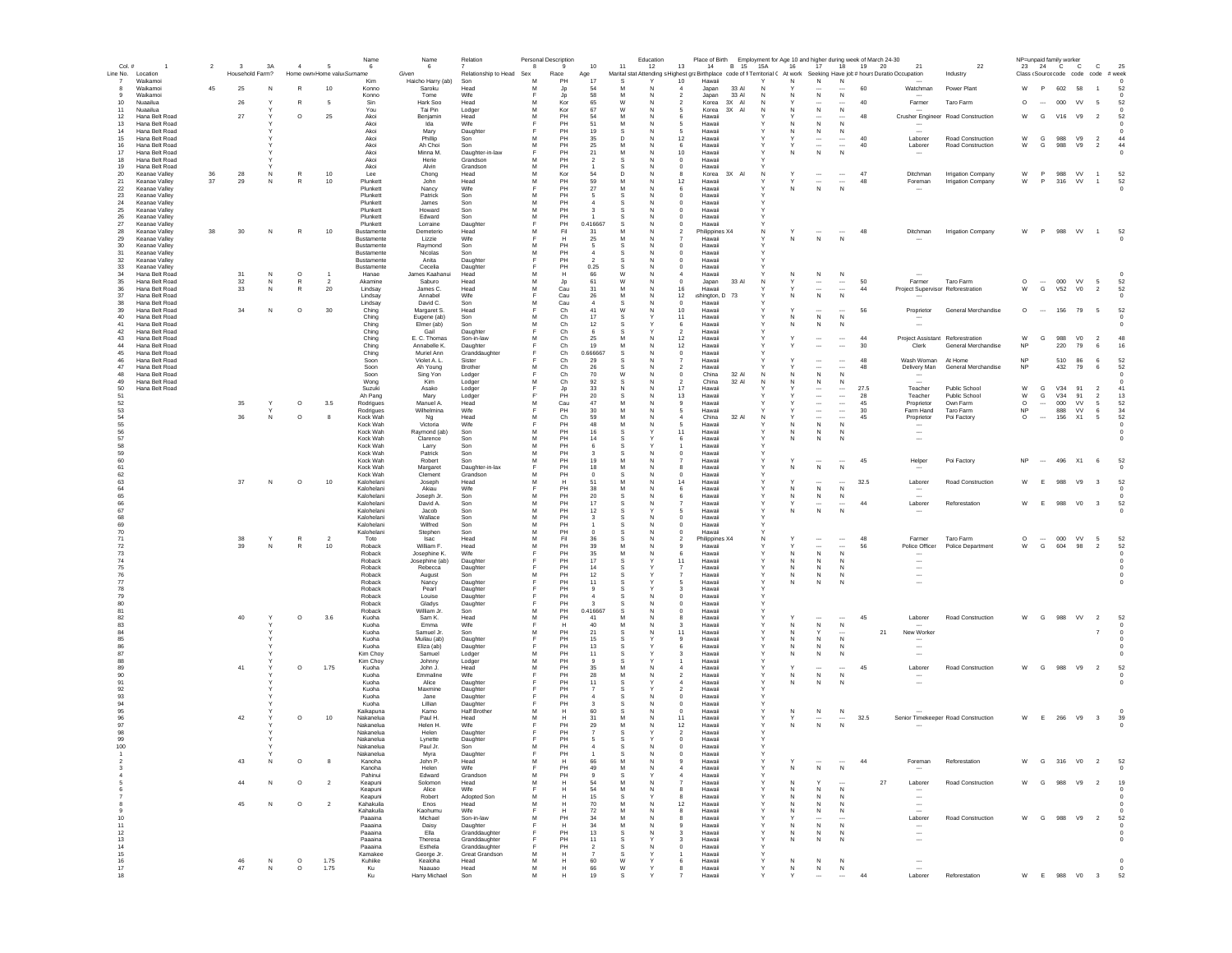| Col.#                   | $\overline{2}$ | $\mathbf{3}$    | 3A           | $\overline{4}$     | 5                          | Name<br>-6               | Name<br>6                    | Relation                             | 8       | Personal Description<br>$\mathbf{q}$                              | 10                            | Education<br>11<br>12                                                                                                       | 13                                 |                  | Place of Birth Employment for Age 10 and higher during week of March 24-30<br>14 B 15 15A | 16             | 17                            |                                          | 18 19 20   | 21                                                   | 22                                |                    |                                      | NP=unpaid family worker<br>23 24 C C | $\mathbf{C}$                              | 25                                  |  |
|-------------------------|----------------|-----------------|--------------|--------------------|----------------------------|--------------------------|------------------------------|--------------------------------------|---------|-------------------------------------------------------------------|-------------------------------|-----------------------------------------------------------------------------------------------------------------------------|------------------------------------|------------------|-------------------------------------------------------------------------------------------|----------------|-------------------------------|------------------------------------------|------------|------------------------------------------------------|-----------------------------------|--------------------|--------------------------------------|--------------------------------------|-------------------------------------------|-------------------------------------|--|
| Line No. Location<br>19 |                | Household Farm? |              |                    | Home own Home valu Surname | Ku                       | Given<br>Pelea               | Relationship to Head Sex<br>Daughter |         | Race<br>Н                                                         | Age<br>18                     | Marital stat Attending s Highest graBirthplace code of fi Territorial ( At work Seeking Have job # hours Duratio Occupation | 11                                 | Hawaii           |                                                                                           | N              | N                             | N                                        |            |                                                      | Industry                          |                    |                                      |                                      | Class (Source code code code # week       | $\Omega$                            |  |
| 20                      |                | 48              |              | $\circ$            | 3.5                        | Kaauamo                  | Ellen                        | Head                                 |         |                                                                   | 54                            |                                                                                                                             | 6                                  | Hawaii           |                                                                                           | N              | N                             | N                                        |            |                                                      |                                   |                    |                                      |                                      |                                           |                                     |  |
| 21<br>22                |                |                 |              |                    |                            | Kaauamo<br>Kaauamo       | Henry H.<br>Sarah A.         | Son<br>Daughter-in-law               | M       | Н<br>PH                                                           | $\bf 24$<br>$22\,$            | M<br>N<br>M<br>N                                                                                                            | 10                                 | Hawaii<br>Hawaii |                                                                                           | Y              | $\overline{\phantom{a}}$<br>N |                                          | 40         | Laborer                                              | Road Construction                 |                    |                                      | W G 988 V9                           | $\overline{\phantom{a}}$                  | 52                                  |  |
| 23<br>$\mathbf{24}$     |                |                 |              |                    |                            | Kaauamo<br>Kaauamo       | Awapuhi<br>Henry Jr.         | Granddaughter<br>Grandson            | M       | PH<br>PH                                                          | -3                            | N                                                                                                                           | $\mathbf 0$<br>0                   | Hawaii<br>Hawaii |                                                                                           |                |                               |                                          |            |                                                      |                                   |                    |                                      |                                      |                                           |                                     |  |
| 25                      |                |                 |              |                    |                            | Kaauamo                  | Gregoria<br>Edward A.        | Adopted Son                          | M<br>M  | H<br>PH                                                           | 14                            | -S<br>M                                                                                                                     | 8                                  | Hawaii           |                                                                                           | N              | N                             | N                                        |            | Laborer                                              | <b>Road Construction</b>          | W                  | E                                    | 988<br>V9                            | $_{3}$                                    | 39                                  |  |
| 26<br>27                |                |                 |              |                    |                            | Smith<br>Smith           | Anna                         | Son-in-law<br>Daughter               |         | H                                                                 | 24<br>19                      | -N<br>M<br>N                                                                                                                | 8<br>$\overline{7}$                | Hawaii<br>Hawaii |                                                                                           | Y<br>N         | $\cdots$<br>$\,$ N            | $\cdots$<br>N                            | 32.5       | $\overline{\phantom{a}}$                             |                                   |                    |                                      |                                      |                                           | $\Omega$                            |  |
| 28<br>29                |                |                 |              |                    |                            | Smith<br>Smith           | Edward Jr.<br>Benjamin       | Grandson<br>Grandson                 | м<br>M  | PH<br>PH                                                          | $\mathbf{3}$                  | -S<br>-N<br>N                                                                                                               | $^{\circ}$<br>$^{\circ}$           | Hawaii<br>Hawaii |                                                                                           |                |                               |                                          |            |                                                      |                                   |                    |                                      |                                      |                                           |                                     |  |
| 30                      |                | 49              | N            |                    |                            | Smith<br>Kalo            | Anna Maria<br>Ben            | Granddaughter<br>Head                | Е<br>M  | PH<br>н                                                           | 0.833333<br>64                | -S<br>N<br>M<br>N                                                                                                           | $\mathbf 0$<br>$\mathbf{3}$        | Hawaii<br>Hawaii |                                                                                           |                |                               |                                          | 32.5       | Laborer                                              | Road Construction                 | W                  | E                                    | 988<br>V9                            | $_{3}$                                    | 39                                  |  |
| 31<br>32                |                |                 |              | $\circ$            | 2.5                        | Kalo                     | Kealohanui                   | Wife                                 |         | н                                                                 | 52                            | M<br>N                                                                                                                      | 3                                  | Hawaii           |                                                                                           | N              | N                             | N                                        |            |                                                      |                                   |                    |                                      |                                      |                                           |                                     |  |
| 33<br>$34\,$            |                | 50              | $\mathbf{v}$ | $\circ$            | 5                          | Kaililau<br>Kaililau     | Henry H.<br>Esther K.        | Head<br>Wife                         | M<br>F  | H<br>H                                                            | 26<br>28                      | M<br>N<br>M<br>N                                                                                                            | 6<br>$\overline{7}$                | Hawaii<br>Hawaii |                                                                                           | Y<br>N         | $\overline{\phantom{a}}$<br>N | $\overline{\phantom{a}}$<br>N            | 32.5       | Laborer                                              | Road Construction                 | W                  | -F                                   | 988<br>V9                            | $_{3}$                                    | 39                                  |  |
| 35<br>$36\,$            |                |                 |              |                    |                            | Kaililau<br>Kaililau     | Blossom<br>Adelphia          | Daughter<br>Daughter                 |         |                                                                   |                               | N                                                                                                                           | $\mathbf 0$<br>$\bf{0}$            | Hawai<br>Hawaii  |                                                                                           |                |                               |                                          |            |                                                      |                                   |                    |                                      |                                      |                                           |                                     |  |
| 37                      |                |                 |              |                    |                            | Kaililau                 | Clarence                     | Son                                  | M       | н                                                                 | 0.833333                      | N                                                                                                                           | $\mathbf 0$                        | Hawaii           |                                                                                           |                |                               |                                          |            |                                                      |                                   |                    |                                      |                                      |                                           |                                     |  |
| 38<br>39                |                | 51              |              | $\circ$            | 2.8                        | Hookano<br>Hookano       | Joseph<br>Mary               | Head<br>Wife                         | M       | н<br>PH                                                           | 36<br>32                      | -N                                                                                                                          | $\overline{2}$                     | Hawaii<br>Hawaii |                                                                                           | N              | -N                            |                                          |            | 17<br>Laborer<br>$\sim$                              | Road Construction                 | W                  | G                                    | 988<br>V9                            | $\overline{2}$                            | 22                                  |  |
| 40<br>41                |                | 52              | N            | R                  | 20                         | Hookano<br>Akuna         | Eliza<br>Ah Sing             | Adopted Daughter<br>Head             | M       | PH<br>PH                                                          | 10<br>34                      | -S<br>M<br>N                                                                                                                | 4<br>$\overline{7}$                | Hawaii<br>Hawaii |                                                                                           | N<br>Υ         | N<br>$\cdots$                 | N<br>$\overline{\phantom{a}}$            | 45         | <b>Truck Driver</b>                                  | <b>Road Construction</b>          | W                  | G                                    | 420<br>V9                            | $\overline{\phantom{0}}$                  | 52                                  |  |
| 42<br>43                |                |                 |              |                    |                            | Akuna<br>Akuna           | Annie                        | Wife                                 |         | PH<br>PH                                                          | 29<br>11                      | M<br>N                                                                                                                      | $\overline{7}$<br>4                | Hawaii<br>Hawaii |                                                                                           | N<br>N         | N<br>N                        | N<br>N                                   |            | $\overline{\phantom{a}}$<br>$\overline{\phantom{a}}$ |                                   |                    |                                      |                                      |                                           | - 0                                 |  |
| $44\,$                  |                |                 |              |                    |                            | Akuna                    | Margaret<br>James            | Daughter<br>Son                      | M       | PH                                                                | 10                            | -S                                                                                                                          | -3                                 | Hawaii           |                                                                                           | N              | N                             | N                                        |            | $\overline{\phantom{a}}$                             |                                   |                    |                                      |                                      |                                           | $^{\circ}$                          |  |
| 45                      |                |                 |              |                    |                            | Akuna<br>Akuna           | Leimoana<br>Lono             | Daughter<br>Daughter                 | E       | PH<br>PH                                                          | $^{\circ}$                    |                                                                                                                             | $\mathbf{3}$<br>1                  | Hawaii<br>Hawaii |                                                                                           |                |                               |                                          |            |                                                      |                                   |                    |                                      |                                      |                                           |                                     |  |
| $\frac{46}{47}$<br>48   |                |                 |              |                    |                            | Akuna<br>Akuna           | Richard<br>Mano              | Son<br>Daughter                      | M<br>Е  | PH<br>PH                                                          | $\mathbf{3}$                  | N<br>-S<br>N                                                                                                                | $\Omega$<br>$\Omega$               | Hawaii<br>Hawaii |                                                                                           |                |                               |                                          |            |                                                      |                                   |                    |                                      |                                      |                                           |                                     |  |
| 49                      |                |                 |              |                    |                            | Akuna                    | Betty                        | Daughter                             | F       | PH                                                                |                               | N                                                                                                                           | $\pmb{0}$                          | Hawaii           |                                                                                           |                |                               |                                          |            |                                                      |                                   |                    |                                      |                                      |                                           |                                     |  |
| 50<br>51                |                | 53<br>54        | N            | $\circ$<br>$\circ$ | 1.75<br>6                  | Akuna<br>Akina           | David<br>Enos                | Head<br>Head                         | M<br>M  | PH<br>PH                                                          | 28<br>40                      | M<br>N                                                                                                                      | 6                                  | Hawaii<br>Hawaii |                                                                                           | Y              | $\overline{\phantom{a}}$      | $\ldots$                                 | 35<br>32.5 | Farm Hand<br>Laborer                                 | Cattle Ranch<br>Road Construction | W<br>W             | <b>P</b><br>E                        | 866<br>VV<br>988<br>V9               | $\overline{1}$<br>$\overline{\mathbf{3}}$ | 26<br>39                            |  |
| 52<br>53                |                |                 |              |                    |                            | Akina<br>Akina           | Mary<br>Francis              | Wife<br>Son                          | M       | PH<br>PH                                                          | 38<br>13                      |                                                                                                                             | 5<br>8                             | Hawaii<br>Hawaii |                                                                                           | N<br>N         | ${\sf N}$<br>N                | $\mathsf{N}$<br>$\mathbb N$              |            | $\sim$                                               |                                   |                    |                                      |                                      |                                           | $^{\circ}$                          |  |
| 54                      |                |                 |              |                    |                            | Akina                    | Vincent                      | Son                                  | M       | PH                                                                | 12                            |                                                                                                                             |                                    | Hawaii           |                                                                                           | N              | N                             | N                                        |            | $\overline{\phantom{a}}$<br>$\ddotsc$                |                                   |                    |                                      |                                      |                                           |                                     |  |
| 55                      |                |                 |              |                    |                            | Akina<br>Akina           | Frederick<br>Kia             | Son<br>Son                           | M<br>M  | PH<br>PH                                                          | 9<br>-6                       | -S<br>N                                                                                                                     | 3<br>$^{\circ}$                    | Hawaii<br>Hawaii |                                                                                           |                |                               |                                          |            |                                                      |                                   |                    |                                      |                                      |                                           |                                     |  |
| $\frac{56}{57}$<br>58   |                |                 |              |                    |                            | Akina                    | Andrew                       | Son                                  | M       | PH                                                                |                               | N<br>-S                                                                                                                     | $^{\circ}$                         | Hawaii           |                                                                                           |                |                               |                                          |            |                                                      |                                   |                    |                                      |                                      |                                           |                                     |  |
| 59                      |                |                 |              |                    |                            | Akina<br>Akina           | Sam<br>Lilly K.              | Son<br>Daughter-in-law               | M<br>F  | PH<br>н                                                           | 21<br>17                      | M<br>N<br>M<br>N                                                                                                            | 6                                  | Hawaii<br>Hawaii |                                                                                           | N              | <br>N                         | $\overline{\phantom{a}}$<br>N            | 40         | Farm Hand                                            | Taro Farm                         | <b>NP</b>          | $\cdots$                             | 888<br><b>VV</b>                     | - 6                                       | 50<br>- 0                           |  |
| 60<br>61                |                | 55              | N            | $\circ$            | $\overline{4}$             | Kekiwi<br>Kekiwi         | James<br>Mary                | Head<br>Wife                         | M       | н<br>н                                                            | 39<br>36                      | M<br>N<br>M<br>N                                                                                                            | 6                                  | Hawaii<br>Hawaii |                                                                                           | N              | $\overline{\phantom{a}}$<br>N | $\overline{\phantom{a}}$<br>$\mathbb N$  | 32.5       | Laborer<br>$\overline{\phantom{a}}$                  | Road Construction                 | W                  | -F                                   | 988<br>V9                            | $\mathbf{3}$                              | 52<br>$\Omega$                      |  |
| 62                      |                |                 |              |                    |                            | Kekiwi                   | Isabella (ab)                | Daughter                             |         | H                                                                 | 16                            | -S                                                                                                                          | 8                                  | Hawaii           |                                                                                           | N              | N                             | $\mathbb N$                              |            | $\sim$                                               |                                   |                    |                                      |                                      |                                           | $\Omega$                            |  |
| 63<br>64                |                |                 |              |                    |                            | Kekiwi<br>Kekiwi         | James Jr.<br>Walter          | Son<br>Son                           | M<br>M  | H<br>H                                                            | 15<br>13                      | -S                                                                                                                          | 5<br>$\overline{a}$                | Hawaii<br>Hawaii | Y                                                                                         | N<br>N         | N<br>${\sf N}$                | $\mathbb N$<br>N                         |            | $\overline{\phantom{a}}$<br>$\overline{\phantom{a}}$ |                                   |                    |                                      |                                      |                                           | $\Omega$<br>$\overline{\mathbf{0}}$ |  |
| 65<br>66                |                |                 |              |                    |                            | Kekiwi<br>Kekiwi         | Esther<br>Laurence           | Daughter<br>Son                      | M       |                                                                   |                               |                                                                                                                             | $\overline{2}$                     | Hawai<br>Hawaii  |                                                                                           |                |                               |                                          |            |                                                      |                                   |                    |                                      |                                      |                                           |                                     |  |
| 67                      |                |                 |              |                    |                            | Kekiwi                   | Joseph                       | Son                                  | M       | н                                                                 |                               |                                                                                                                             | $\mathbf 0$                        | Hawaii           |                                                                                           |                |                               |                                          |            |                                                      |                                   |                    |                                      |                                      |                                           |                                     |  |
| 68<br>69                |                |                 |              |                    |                            | Kekiwi<br>Kekiwi         | Raymond<br>Edward            | Son<br>Son                           | M<br>M  | н                                                                 |                               | N                                                                                                                           | $\mathbf 0$<br>0                   | Hawaii<br>Hawaii |                                                                                           |                |                               |                                          |            |                                                      |                                   |                    |                                      |                                      |                                           |                                     |  |
| 70<br>$\bf 71$          |                | 56              |              | $\circ$            | 9                          | Kealohanui<br>Kealohanui | Joseph K.<br>Wilhelmina      | Head<br>Wife                         | M       | н<br>н                                                            | 42<br>41                      | M<br>N<br>M<br>N                                                                                                            | 8<br>8                             | Hawaii<br>Hawaii |                                                                                           | N              | $\,$ N                        | N                                        | 40         | Laborer                                              | Road Construction                 | W                  | G                                    | 988<br>V9                            | $\overline{2}$                            | 52                                  |  |
| $\frac{72}{73}$         |                |                 |              |                    |                            | Kealohanui               | William K.                   | Adopted Son                          | м       | PH                                                                | 25                            | -S<br>N                                                                                                                     | -5                                 | Hawaii           |                                                                                           | Υ              | $\cdots$                      | $\overline{\phantom{a}}$                 | 40         | Laborer                                              | Road Construction                 | W                  | G                                    | 988<br>V9                            | $\overline{2}$                            | 52                                  |  |
| 74                      |                |                 |              |                    |                            | Kealohanui<br>Kealohanui | Apolonia<br>Amelia M.        | Daughter<br><b>Adopted Daughter</b>  |         | н<br>PH                                                           | 17<br>17                      | N<br>N<br>-S                                                                                                                | 12<br>8                            | Hawaii<br>Hawaii |                                                                                           | N<br>N         | N<br>Y                        | N                                        |            | New Worker<br>11                                     |                                   |                    |                                      |                                      | $\overline{7}$                            | - 0                                 |  |
| 75                      |                |                 |              |                    |                            | Kealohanui<br>Kealohanui | Heleo M.                     | Adopted Son                          | M       | PH<br>PH                                                          | 14<br>13                      |                                                                                                                             | $\overline{7}$<br>6                | Hawaii<br>Hawaii |                                                                                           | N<br>N         | N<br>$\mathsf{N}$             | N<br>N                                   |            | $\overline{\phantom{a}}$                             |                                   |                    |                                      |                                      |                                           |                                     |  |
| $\frac{76}{77}$         |                |                 |              |                    |                            | Kealohanui               | Virginia K.<br>Gladys M.     | Adopted Daughter<br>Adopted Daughter |         | PH                                                                | 12                            |                                                                                                                             | 5                                  | Hawaii           |                                                                                           | N              | N                             | N                                        |            | $\sim$                                               |                                   |                    |                                      |                                      |                                           |                                     |  |
| 78<br>79                |                |                 |              |                    |                            | Kealohanui<br>Kealohanui | Ramona M.<br>Clement M. (ab) | Adopted Daughter<br>Adopted Son      | M       | PH<br>PH                                                          | 11<br>10                      | -S<br>N                                                                                                                     | $\mathbf{3}$<br>$\bf{0}$           | Hawaii<br>Hawaii |                                                                                           | N<br>N         | $\mathsf{N}$<br>N             | N<br>N                                   |            | $\overline{\phantom{a}}$<br>$\overline{\phantom{a}}$ |                                   |                    |                                      |                                      |                                           |                                     |  |
| 80                      |                |                 |              |                    |                            | Kealohanui               | Lorraine A. M.               | Adopted Daughter                     | F<br>M  | PH                                                                |                               |                                                                                                                             |                                    | Hawai            |                                                                                           | Y              | $\ddot{\phantom{a}}$          |                                          |            |                                                      |                                   |                    |                                      |                                      |                                           |                                     |  |
| 81<br>82                |                | 57              | N            | $\circ$            | $\overline{4}$             | Makua<br>Makua           | Ephraim<br>Pearl             | Head<br>Wife                         |         | н<br>н                                                            | 39<br>35                      | M<br>N                                                                                                                      | 8<br>6                             | Hawaii<br>Hawaii |                                                                                           |                | ${\sf N}$                     | $\overline{\phantom{a}}$<br>N            | 32.5       | Laborer<br>$\sim$                                    | Road Construction                 | W                  | E                                    | 988<br>V9                            | $\overline{\mathbf{3}}$                   | 39                                  |  |
| 83<br>84                |                |                 |              |                    |                            | Makua<br>Kekiwi          | George<br>Joseph             | Son<br>Adopted Son                   | M<br>M  | н<br>н                                                            | 10<br>0.916667                |                                                                                                                             | з<br>0                             | Hawaii<br>Hawaii |                                                                                           | N              | N                             | N                                        |            | $\overline{\phantom{a}}$                             |                                   |                    |                                      |                                      |                                           |                                     |  |
| 85                      |                | 58              | ${\sf N}$    | $\circ$            | 17                         | Lum Hoy                  | Moses                        | Head<br>Wife                         | M       | PH                                                                | 39                            | M<br>N<br>M                                                                                                                 | 5                                  | Hawaii           |                                                                                           |                | $\cdots$                      | $\cdots$                                 | 65         | Proprietor                                           | Poi Factory<br>Poi Factory        | $\circ$            | $\cdots$<br>$\overline{\phantom{a}}$ | 156<br>X1<br>496                     | 5                                         | 52                                  |  |
| 86<br>87                |                |                 |              |                    |                            | Lum Hoy<br>Lum Hoy       | Dorothea<br>Florence         | Daughter                             |         | PH<br>PH                                                          | 27                            | N<br>-S                                                                                                                     | 5<br>3                             | Hawaii<br>Hawaii |                                                                                           | Υ              | ۰.                            | $\overline{\phantom{a}}$                 | 65         | Helper                                               |                                   | <b>NP</b>          |                                      | <b>X1</b>                            | 6                                         | 52                                  |  |
| 88<br>89                |                |                 |              |                    |                            | Young<br>Young           | Joseph<br>Entharina          | Brother-in-law<br>Sister-in-law      | м<br>Е  | PH<br>PH                                                          | 17<br>14                      | N<br>-S                                                                                                                     | 8<br>8                             | Hawaii<br>Hawaii |                                                                                           | N              | N                             | <br>N                                    | 65         | Farm Hand<br>$\sim$                                  | Taro Farm                         | <b>NP</b>          | $\overline{\phantom{a}}$             | <b>VV</b><br>888                     | 6                                         | 52<br>- 0                           |  |
| 90<br>91                |                | 59              | N            | $\circ$            | 5                          | Young                    | Victoria<br>Ambrose          | Sister-in-law<br>Head                | M       | PH<br>н                                                           | $\mathbf{a}$<br>29            | M<br>N                                                                                                                      | $\boldsymbol{A}$<br>$\overline{a}$ | Hawaii<br>Hawaii |                                                                                           | ٧              | $\overline{a}$                | $\sim$                                   | 32.5       | Laborer                                              | <b>Road Construction</b>          | W                  | - F                                  | 988<br>V9                            | $_{3}$                                    | 52                                  |  |
| 92                      |                |                 |              |                    |                            | Kopono<br>Kopono         | Lottie                       | Wife                                 |         | н                                                                 | 26                            | M<br>N                                                                                                                      | 8                                  | Hawaii           |                                                                                           | N              | N                             | N                                        |            |                                                      |                                   |                    |                                      |                                      |                                           | $^{\circ}$                          |  |
| 93<br>94                |                |                 |              |                    |                            | Kopono<br>Kopono         | Charllie<br>Ambrose Jr.      | Daughter<br>Son                      | M       | н<br>H                                                            | 10<br>6                       | -S<br>N                                                                                                                     | 3<br>$\pmb{0}$                     | Hawaii<br>Hawaii |                                                                                           | N              | N                             | N                                        |            | $\overline{\phantom{a}}$                             |                                   |                    |                                      |                                      |                                           | $\overline{\mathbf{0}}$             |  |
| 95<br>96                |                |                 |              |                    |                            | Kopono                   | Alice<br>Gilbert             | Daughter<br>Son                      | M       |                                                                   |                               | N                                                                                                                           | $\mathbf 0$<br>$\bf{0}$            | Hawaii<br>Hawaii |                                                                                           |                |                               |                                          |            |                                                      |                                   |                    |                                      |                                      |                                           |                                     |  |
| 97                      |                |                 |              |                    |                            | Kopono<br>Kopono         | Poala                        | Daughter                             |         | н                                                                 | 0.583333                      | N                                                                                                                           | $^{\circ}$                         | Hawaii           |                                                                                           |                |                               |                                          |            |                                                      |                                   |                    |                                      |                                      |                                           |                                     |  |
| 98<br>99                |                | 60              |              | $\circ$            | 1.75                       | Young<br>Young           | Yim<br>Victoria              | Head<br>Wife                         | M       | Ch<br>PH                                                          | 63<br>47                      | N                                                                                                                           | 3                                  | China<br>Hawaii  | 32 Al                                                                                     | Y<br>N         | $\ddotsc$<br>${\sf N}$        | $\overline{\phantom{a}}$<br>$\mathsf{N}$ | 65         | Farmer<br>$\ddotsc$                                  | Taro Farm                         | $\circ$            |                                      | 000<br>VV                            | $5\phantom{.0}$                           | 52                                  |  |
| 100                     |                |                 |              |                    |                            | Young<br>Lum Hov         | Anthony<br>Moses Jr.         | Son<br>Grandson                      | M<br>м  | PH<br>PH                                                          | 12<br>11                      | -S<br>-S                                                                                                                    | -5<br>6                            | Hawaii<br>Hawaii |                                                                                           | ${\sf N}$<br>Υ | N<br>$\overline{\phantom{a}}$ | N                                        | 24         | Farm Hand                                            | Taro Farm                         | <b>NP</b>          | $\overline{\phantom{a}}$             | 888<br><b>VV</b>                     | 6                                         |                                     |  |
|                         |                |                 |              |                    |                            | Lum Hov                  | Bernard                      | Grandson                             | М       | PH                                                                | -6                            | -S                                                                                                                          | $\overline{1}$                     | Hawaii           |                                                                                           |                |                               | $\cdots$                                 |            |                                                      |                                   |                    |                                      |                                      |                                           | 26                                  |  |
|                         |                | 61              | N            | $\circ$            | 6                          | Lum Hoy<br>Kaauamo       | Donald<br>Solomon            | Grandson<br>Head                     | м<br>м  | PH<br>H                                                           | $\overline{2}$<br>35          | N<br>-S<br>M<br>N                                                                                                           | $^{\circ}$<br>7                    | Hawaii<br>Hawaii |                                                                                           | Υ              |                               |                                          | 48         | Laborer                                              | Cattle Ranch                      | W                  | $\mathbf{P}$                         | 866<br><b>VV</b>                     | $\overline{1}$                            | 52                                  |  |
|                         |                |                 |              |                    |                            | Kaauamo<br>Kaauamo       | Cecelia<br>Elizabeth         | Wife                                 | E       | PH<br>PH                                                          | 30<br>12                      | M<br>N<br>-S                                                                                                                | $\overline{7}$<br>5                | Hawaii<br>Hawaii |                                                                                           | N<br>N         | N                             | N                                        |            | $\overline{\phantom{a}}$<br>$\sim$                   |                                   |                    |                                      |                                      |                                           | $^{\circ}$<br>$\circ$               |  |
|                         |                |                 |              |                    |                            | Kaauamo                  | Christina                    | Daughter<br>Daughter                 |         | PH                                                                | 10                            |                                                                                                                             | 3                                  | Hawaii           |                                                                                           | N              | N<br>N                        | N<br>N                                   |            | $\sim$                                               |                                   |                    |                                      |                                      |                                           | $\overline{\mathbf{0}}$             |  |
|                         |                |                 |              |                    |                            | Kaauamo<br>Kaauamo       | Michael<br>Mary Ann          | Son<br>Daughter                      | M       | PH<br>PH                                                          |                               |                                                                                                                             | $\overline{2}$                     | Hawaii<br>Hawaii |                                                                                           |                |                               |                                          |            |                                                      |                                   |                    |                                      |                                      |                                           |                                     |  |
|                         |                |                 |              |                    |                            | Kaauamo                  | James                        | Son                                  | м       | PH                                                                |                               |                                                                                                                             | $\mathbf 0$                        | Hawai            |                                                                                           |                |                               |                                          |            |                                                      |                                   |                    |                                      |                                      |                                           |                                     |  |
|                         |                |                 |              |                    |                            | Kaauamo<br>Kaauamo       | Cecelia<br>Emily             | Daughter<br>Daughter                 |         | PH<br>PH                                                          |                               | N                                                                                                                           | $\bf{0}$<br>$^{\circ}$             | Hawaii<br>Hawaii |                                                                                           |                |                               |                                          |            |                                                      |                                   |                    |                                      |                                      |                                           |                                     |  |
| -13<br>14               |                | 62<br>63        |              | $\circ$            | 16                         | Sato<br>Young            | Kavo<br>Paul H.              | Head<br>Head                         | M       | PH                                                                | 25                            | N                                                                                                                           |                                    | Japan<br>Hawaii  | 33 AI                                                                                     |                | $\cdots$                      |                                          | 65         | Laborer<br>Farm Hand                                 | l aro Farm<br>Taro Farm           | NP                 | $\cdots$                             | VV<br>-866<br>888<br>VV              | 6                                         | -52<br>52                           |  |
| 15                      |                |                 |              |                    |                            | Young                    | Edith                        | Wife                                 | F       | PH                                                                | 19                            | M<br>N                                                                                                                      | 8                                  | Hawaii           |                                                                                           | N              | $\,$ N                        | ${\sf N}$                                |            |                                                      |                                   |                    |                                      |                                      |                                           | $^{\circ}$                          |  |
| 16<br>$\frac{17}{18}$   |                | 64              |              | $\circ$            | 23                         | Kaauamo<br>Kaauamo       | Frank<br>Julia               | Head<br>Wife                         | М       | н<br>н                                                            | 32<br>32                      | M<br>N<br>M<br>N                                                                                                            | -5<br>14                           | Hawaii<br>Hawaii |                                                                                           |                | $\cdots$<br>$\cdots$          | $\cdots$<br>$\cdots$                     | 40<br>27.5 | Laborer<br>Teacher                                   | Public School                     | W<br>${\mathsf W}$ | G<br>G                               | 988<br>V9<br>V34<br>91               | $\overline{2}$<br>$\overline{2}$          | 52<br>41                            |  |
| 19                      |                |                 |              |                    |                            | Kaauamo<br>Kaauamo       | Leinaala<br>Mokihana         | Daughter<br>Daughter                 | Е       | н<br>H                                                            | 13<br>11                      | -S<br>-S                                                                                                                    | $\overline{7}$<br>6                | Hawaii<br>Hawaii | Y                                                                                         | N<br>N         | N<br>N                        | N<br>N                                   |            | $\sim$<br>$\sim$                                     |                                   |                    |                                      |                                      |                                           | - 0<br>$^{\circ}$                   |  |
| $20\,$                  |                |                 |              |                    |                            | Kaauamo                  | Mopuana                      | Daughter                             | E       | н                                                                 | 10                            | -S                                                                                                                          | 5                                  | Hawaii           | $\checkmark$                                                                              | N              | N                             | N                                        |            | $\sim$                                               |                                   |                    |                                      |                                      |                                           | $^{\circ}$                          |  |
| $21\,$<br>$\bf 22$      |                |                 |              |                    |                            | Kaauamo<br>Kaauamo       | Uluwehi<br>Samuel Sr.        | Daughter<br>Brother                  | E<br>M  | H<br>н                                                            | $\mathbf{Q}$<br>26            | -S<br>M<br>N                                                                                                                | $\boldsymbol{A}$<br>6              | Hawaii<br>Hawaii | Y                                                                                         | v              | $\overline{\phantom{a}}$      | $\overline{\phantom{a}}$                 | 32.5       | Laborer                                              | Road Construction                 | W                  |                                      | E 988 V9 3                           |                                           | 39                                  |  |
| 23<br>24                |                |                 |              |                    |                            | Kaauamo<br>Kaauamo       | Mary<br>Samuel Jr.           | Sister-in-law<br>Nephew              | F.<br>M | PH<br>PH                                                          | 28<br>$\overline{\mathbf{3}}$ | M<br>N<br>s<br>N                                                                                                            | $\overline{7}$<br>$\mathbf 0$      | Hawaii<br>Hawaii | $\mathbf{Y}$                                                                              | N              | ${\sf N}$                     | ${\sf N}$                                |            |                                                      |                                   |                    |                                      |                                      |                                           | $^{\circ}$                          |  |
| 25                      |                |                 |              |                    |                            | Kaauamo                  | Frances                      | Niece                                | F       | PH                                                                |                               |                                                                                                                             | $\mathbf 0$                        | Hawaii           |                                                                                           |                |                               |                                          |            |                                                      |                                   |                    |                                      |                                      |                                           |                                     |  |
| 26<br>$27\,$            |                | 65              | N            | $\mathbb{R}$       | $\sim$                     | Kainoa<br>Kainoa         | John<br>Mary A.              | Head<br>Wife                         | M<br>F  | PH<br>PH                                                          | 22<br>22                      | M<br>N<br>M<br>N                                                                                                            | 12<br>8                            | Hawaii<br>Hawaii |                                                                                           | Y<br>N         | <br>${\sf N}$                 | $\cdots$<br>${\sf N}$                    | 32.5       | Laborer<br>$\overline{\phantom{a}}$                  | Road Construction                 | W                  | E                                    | 988<br>V9                            | $\overline{\mathbf{3}}$                   | 52<br>$^{\circ}$                    |  |
| 28<br>29                |                |                 |              |                    |                            | Kainoa<br>Akuna          | John Jr.<br>Hila             | Son<br>Mother-in-law                 | M<br>F  | PH<br>H                                                           | 0.666667<br>63                | $\mathbb S$<br>N<br>W<br>N                                                                                                  | $\circ$<br>3                       | Hawaii<br>Hawaii |                                                                                           | N              | ${\sf N}$                     | ${\sf N}$                                |            |                                                      |                                   |                    |                                      |                                      |                                           |                                     |  |
| 30                      |                | 66              | $\,N\,$      | $\circ$            | 3.75                       | Kekahuna                 | William A.                   | Head                                 | М       | $\mathsf{H}% _{\mathsf{H}}^{\ast}=\mathsf{H}_{\mathsf{H}}^{\ast}$ | 58                            | M<br>N                                                                                                                      | 4                                  | Hawaii           | Y                                                                                         | Υ              | $\ldots$                      | $\cdots$                                 | 35         | Proprietor                                           | Net Fishing                       |                    |                                      | $O$ -- 900 V1 5                      |                                           | 52                                  |  |
|                         |                |                 |              |                    |                            |                          |                              |                                      |         |                                                                   |                               |                                                                                                                             |                                    |                  |                                                                                           |                |                               |                                          |            |                                                      |                                   |                    |                                      |                                      |                                           |                                     |  |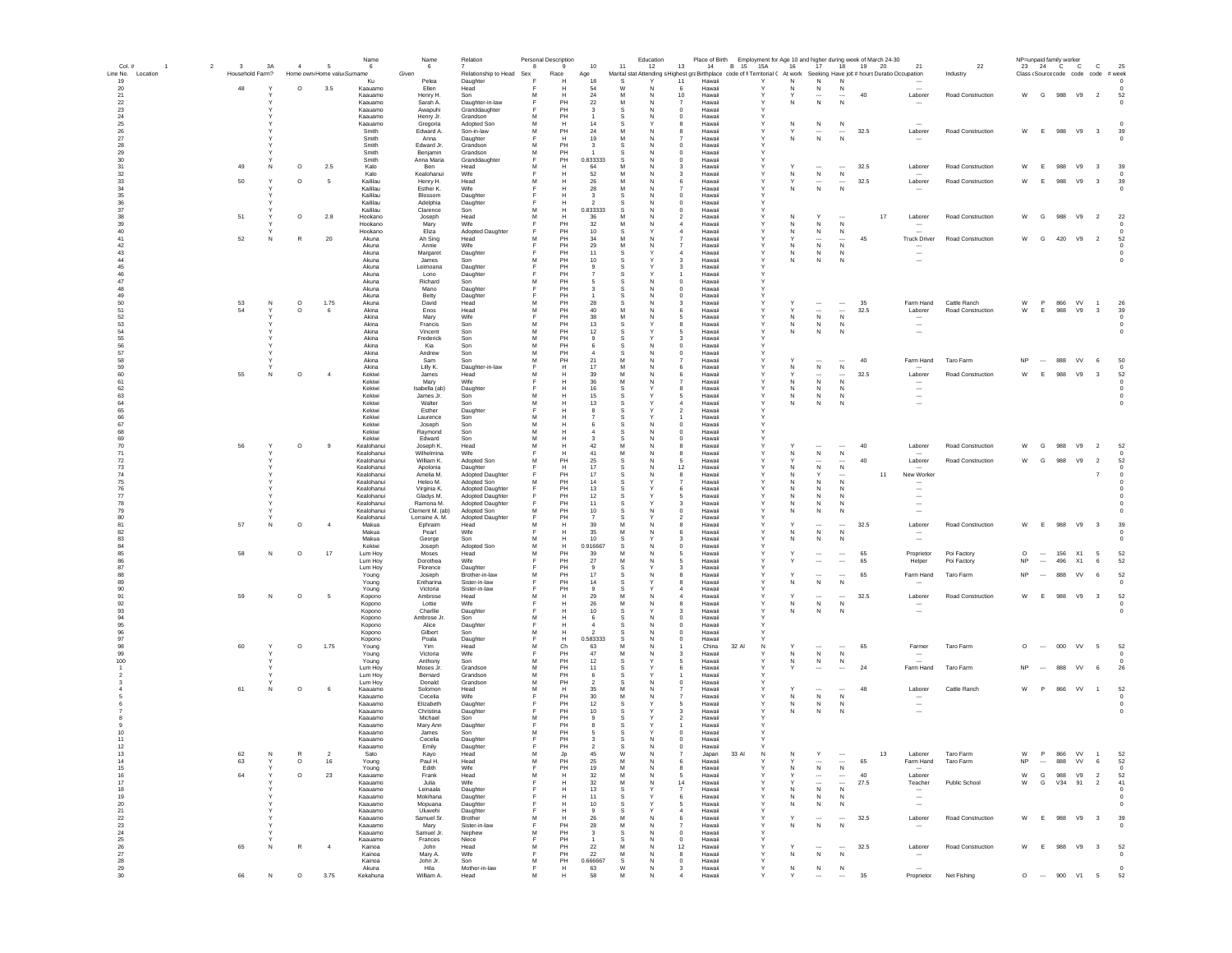|                  | $\overline{2}$               | $\overline{\mathbf{3}}$ |              | $\overline{4}$    | -5                         | Name                  | Name                      | Relation                 |        | Personal Description | 10                            | 11       | Education | Place of Birth Employment for Age 10 and higher during week of March 24-30<br>13                                            |              |              |                                       |                                          |            |    | 21                                                   |                                    |                    | NP=unpaid family worker  |               | $\mathbf{C}$                                               | 25               |
|------------------|------------------------------|-------------------------|--------------|-------------------|----------------------------|-----------------------|---------------------------|--------------------------|--------|----------------------|-------------------------------|----------|-----------|-----------------------------------------------------------------------------------------------------------------------------|--------------|--------------|---------------------------------------|------------------------------------------|------------|----|------------------------------------------------------|------------------------------------|--------------------|--------------------------|---------------|------------------------------------------------------------|------------------|
| Col.#            | Line No. Location            | Household Farm?         | 3A           |                   | Home own Home valu Surname | - 6                   | 6<br>Given                | Relationship to Head Sex | 8      | 9<br>Race            | Age                           |          | 12        | Marital stat Attending s Highest graBirthplace code of fi Territorial C At work Seeking Have job # hours Duratio Occupation | 14 B 15 15A  | 16           | 17                                    |                                          | 18  19  20 |    |                                                      | 22<br>Industry                     |                    | 23 24 C C                |               | Class (Source code code code # week                        |                  |
| 31               |                              |                         |              |                   |                            | Kekahuna              | Deborah K.                | Wife                     |        | H                    | 58                            | M        | N         | Hawaii                                                                                                                      | Υ            | N            | N                                     | N                                        |            |    |                                                      |                                    |                    |                          |               |                                                            | $\Omega$         |
| 32<br>33         |                              |                         |              |                   |                            | Kekahuna<br>Nishioka  | Daniel<br>John            | Son<br>Son-in-law        | M<br>м | H<br>PH              | 14<br>25                      | -S<br>-S | <b>N</b>  | Hawaii<br>Hawaii                                                                                                            |              | N            | N<br>$\cdots$                         | N<br>$\cdots$                            | 32.5       |    | Laborer                                              | Road Construction                  |                    |                          |               | W E 988 V9 3                                               | 39               |
| 34               |                              |                         |              |                   |                            | Nishinka              | Elizabeth K.              | Daughter                 | E      | H                    | 20                            |          | N         | Hawaii                                                                                                                      | $\mathbf v$  | N            | ${\sf N}$                             | N                                        |            |    |                                                      |                                    |                    |                          |               |                                                            | $\Omega$         |
| 35               |                              |                         |              |                   |                            | Nishioka<br>Hueu      | John Jr.<br>Frank         | Grandson<br>Grandson     | M<br>M | PH<br>PH             | 0.416667<br>11                | S.<br>-S | N         | Hawaii<br>$\Omega$<br>Hawaii<br>-3                                                                                          | v            | N            | N                                     | N                                        |            |    | $\overline{\phantom{a}}$                             |                                    |                    |                          |               |                                                            |                  |
| $36\,$<br>37     |                              |                         |              |                   |                            | Hueu                  | Angeline                  | Granddaugher             | E      | PH                   | 10                            | s        |           | Hawaii<br>-3                                                                                                                |              | N            | N                                     | N                                        |            |    | $\overline{\phantom{a}}$                             |                                    |                    |                          |               |                                                            |                  |
| 38               |                              |                         |              |                   |                            | Hueu                  | Jacob K                   | Grandson                 | M      | PH                   | $\overline{7}$                |          |           | $\overline{2}$<br>Hawaii                                                                                                    |              |              |                                       |                                          |            |    |                                                      |                                    |                    |                          |               |                                                            |                  |
| 39<br>40         |                              |                         |              |                   |                            | Kekahuna<br>Kekahuna  | Joseph Jr.<br>Mary        | Grandson<br>Granddaugher | M<br>E | H<br>Н               | 0.416667                      | .S       | N         | $\mathbf 0$<br>Hawaii<br>$\mathbf 0$<br>Hawaii                                                                              |              |              |                                       |                                          |            |    |                                                      |                                    |                    |                          |               |                                                            |                  |
| 41               |                              |                         |              |                   |                            | Kekahuna              | Maria                     | Granddaugher             |        | н                    | 0.416667                      | s        | N         | $\bf{0}$<br>Hawaii                                                                                                          |              |              |                                       |                                          |            |    |                                                      |                                    |                    |                          |               |                                                            |                  |
| 42<br>43         |                              | 67                      |              | $\circ$           | 10                         | Piialii               | James                     | Head                     | M      |                      | 63                            | M        |           | Hawaii                                                                                                                      |              | N<br>N       | N                                     | N                                        |            | 52 | Farm Hand                                            | Cattle Ranch                       | W                  | P                        | 866           | VV                                                         |                  |
| 44               |                              |                         |              |                   |                            | Piialii<br>Piialii    | Kanoe<br>James Jr.        | Wife<br>Adopted Son      |        | н<br>PH              | 60                            |          |           | Hawaii<br>Hawaii                                                                                                            |              |              |                                       |                                          |            |    |                                                      |                                    |                    |                          |               |                                                            |                  |
| 45               |                              | 68                      |              | $\circ$           | 18.25                      | Kekumu                | Horace Sr.                | Head                     | M      | Н                    | 64                            | W        |           | Hawaii<br>-8                                                                                                                | Y            | N            | ${\sf N}$                             | $\,$ N                                   |            |    |                                                      |                                    |                    |                          |               |                                                            |                  |
| 46<br>47         |                              |                         |              |                   |                            | Kekumu<br>Kekumu      | Horace Jr.<br>Mathews     | Son<br>Son               | м<br>M | н<br>H               | -23<br>20                     | s<br>-S  | N<br>N    | 10<br>Hawaii<br>-8<br>Hawaii                                                                                                | Y            |              | $\ddotsc$<br>$\cdots$                 | $\cdots$<br>$\cdots$                     | 40<br>30   |    | Laborer<br>Faarm Hand                                | Road Construction<br>Taro Farm     | W<br><b>NP</b>     | G<br>$\cdots$            | 988<br>888    | V9<br>$\overline{2}$<br><b>VV</b><br>6                     | 52<br>52         |
| 48               |                              |                         |              |                   |                            | Kekumu                | Esther                    | Daughter                 | Е      | н                    | 15                            | s        |           | -8<br>Hawaii                                                                                                                |              | N            | N                                     | N                                        |            |    | $\sim$                                               |                                    |                    |                          |               |                                                            | $\Omega$         |
| 49               |                              |                         |              |                   |                            | Kekumu                | Kenneth                   | Son                      | M      | н                    | 10 <sup>1</sup>               | S.       |           | Hawaii<br>-3                                                                                                                | Y            | N            | N                                     | N                                        |            |    | $\overline{\phantom{a}}$                             |                                    |                    |                          |               |                                                            | $\Omega$         |
| 50<br>51         |                              |                         |              |                   |                            | Kekumu<br>Kekumu      | Benjamin<br>Kathrine      | Adopted Son<br>Daughter  | M<br>F | PH<br>H              | 10<br>-5                      |          | N         | Hawaii<br>$\Omega$<br>Hawaii                                                                                                | v            | N            | N                                     | N                                        |            |    | $\overline{\phantom{a}}$                             |                                    |                    |                          |               |                                                            |                  |
| 52               |                              |                         |              |                   |                            | Kaili                 | Charles                   | Son-in-law               | M      | PH                   | 36                            | M        | N         | -6<br>Hawaii                                                                                                                | Y            | Y            | $\overline{\phantom{a}}$              | $\ldots$                                 | 32.5       |    | Laborer                                              | Road Construction                  | W                  | E.                       | 988 VV        | $_{3}$                                                     | 39               |
| 53<br>54         |                              |                         |              |                   |                            | Kaili<br>Kaili        | Nancy<br>Eleanor          | Daughter<br>Granddaugher | F      | Н<br>PH              | 26                            | M        | N         | 5<br>Hawaii<br>Hawaii<br>$\mathbf 0$                                                                                        | Y            |              | $\overline{\phantom{a}}$              | $\ldots$                                 | 16         |    | Helper                                               | Poi Factory                        | W                  | P                        | 496 X1        | $\overline{1}$                                             | 17               |
| 55               |                              |                         |              |                   |                            | Kaili                 | Charles Jr.               | Grandson                 | M      | PH                   |                               |          |           | $\mathbf 0$<br>Hawaii                                                                                                       |              |              |                                       |                                          |            |    |                                                      |                                    |                    |                          |               |                                                            |                  |
| 56               |                              |                         |              |                   |                            | Kaili                 | Emmerson                  | Grandson                 | M      | PH                   | $\overline{2}$                | s        | N         | $\circ$<br>Hawaii                                                                                                           |              |              |                                       |                                          |            |    |                                                      |                                    |                    |                          |               |                                                            |                  |
| 57<br>58         |                              | 69                      | N            | $\circ$           | 1.2                        | Kaili<br>Makahilahila | Leinani<br>William        | Granddaugher<br>Head     | M      | PH<br>Н              | 0.666667<br>51                |          |           | $\mathbf 0$<br>Hawaii<br>Hawaii<br>6                                                                                        |              |              | $\overline{\phantom{a}}$              |                                          | 32.5       |    | Laborer                                              | Road Construction                  | W                  | E                        | 988           | V9<br>$\overline{\mathbf{3}}$                              | 39               |
| 59               |                              |                         |              |                   |                            | Makahilahila          | Martha                    | Wife                     |        | н                    | 52                            |          |           | Hawaii                                                                                                                      |              | N            | N                                     | $\,$ N                                   |            |    |                                                      |                                    |                    |                          |               |                                                            |                  |
| 60               |                              | 70                      | N            | $\circ$           | 4.5                        | Akiona                | Samson                    | Head                     | M      | PH                   | 53                            | M        |           | 10<br>Hawaii                                                                                                                |              | N            | Y                                     | $\cdots$                                 |            | 6  | Watchman                                             | <b>Building Construction</b>       | W                  | P                        | 602           | V9<br>$\overline{1}$                                       | 26               |
| 61<br>62         |                              |                         |              |                   |                            | Akiona<br>Akiona      | Ellen H.<br>Margaret (ab) | Wife<br>Daughter         |        | PH<br>PH             | 39<br>18                      | M<br>-S  | N         | -6<br>Hawaii<br>11<br>Hawaii                                                                                                | Y            | N            | $\ddotsc$<br>N                        | N                                        | 16         |    | Helper                                               | Poi Factory                        | W                  | P.                       | 496 X1        | $\overline{1}$                                             | 17               |
| 63               |                              |                         |              |                   |                            | Akiona                | Rosaline                  | Daughter                 |        | PH                   | 18                            |          |           | -8<br>Hawaii                                                                                                                |              | N.           | N                                     | N                                        |            |    | $\overline{\phantom{a}}$                             |                                    |                    |                          |               |                                                            |                  |
| 64               |                              |                         |              |                   |                            | Akiona<br>Akiona      | Jacob (ab)                | Son                      | M<br>M | PH<br>PH             | 16<br>16                      | s        |           | 10 <sup>1</sup><br>Hawaii<br>10 <sup>1</sup><br>Hawaii                                                                      | Y            | N            | N<br>$\mathbb N$                      | N<br>N                                   |            |    | $\overline{\phantom{a}}$<br>$\overline{\phantom{a}}$ |                                    |                    |                          |               |                                                            |                  |
| 65<br>66         |                              |                         |              |                   |                            | Akiona                | Abraham (ab)<br>Emily     | Son<br>Daughter          | E      | PH                   | 15                            |          |           | Hawaii<br>8                                                                                                                 | Y            | N            | N                                     | $\mathsf{N}$                             |            |    | $\overline{\phantom{a}}$                             |                                    |                    |                          |               |                                                            |                  |
| 67               |                              |                         |              |                   |                            | Akiona                | Shirley                   | Daughter                 |        | PH                   | 15                            |          |           | Hawaii                                                                                                                      | v            | N            | N                                     | N                                        |            |    | $\overline{\phantom{a}}$                             |                                    |                    |                          |               |                                                            |                  |
| 68<br>69         |                              |                         |              |                   |                            | Akiona<br>Akiona      | Mathew<br>Morris          | Son<br>Son               | M<br>M | PH<br>PH             | 14<br>11                      | s        |           | Hawaii<br>Hawaii                                                                                                            |              | Ν<br>Ν       | N<br>${\sf N}$                        | N<br>N                                   |            |    | $\overline{\phantom{a}}$                             |                                    |                    |                          |               |                                                            |                  |
| 70               |                              |                         |              |                   |                            | Akiona                | Lucy (ab)                 | Daughter                 | F      | PH                   | 10                            |          |           | Hawaii                                                                                                                      |              | Ν            | ${\sf N}$                             | N                                        |            |    | $\sim$                                               |                                    |                    |                          |               |                                                            |                  |
| 71               |                              |                         |              |                   |                            | Akiona                | Gabriel                   | Son                      | M      | PH                   |                               |          |           | Hawaii                                                                                                                      |              |              |                                       |                                          |            |    |                                                      |                                    |                    |                          |               |                                                            |                  |
| 72<br>73         |                              | 71                      | Y            | $\,$ R            | 40                         | Akiona<br>Alu         | Merriel<br>Alfred         | Son<br>Head              | M<br>M | PH<br>PH             | 45                            |          |           | Hawaii<br>Hawaii                                                                                                            |              |              | $\cdots$                              | $\cdots$                                 | 48         |    | Proprietor                                           | Poi Factory                        | $\circ$            | $\overline{\phantom{a}}$ | 156           | X1<br>5                                                    | 52               |
| 74               |                              |                         |              |                   |                            | Alu                   | Maggie                    | Wife                     |        | PH                   | 25                            |          |           | Hawaii                                                                                                                      |              |              | $\overline{\phantom{a}}$              | $\ldots$                                 | 48         |    | Farm Hand                                            | Taro Farm                          | NP                 | $\overline{\phantom{a}}$ | 888           | VV<br>6                                                    | 52               |
| 75               |                              |                         |              |                   |                            | Cordero               | Necacio                   | Lodger                   | M      | Fil                  | 25                            | s        | N         | Philippines X4 Al                                                                                                           | N            |              | $\ldots$                              | $\ldots$                                 | 48         |    | Laborer                                              | Cattle Ranch                       | ${\sf W}$          | P                        | 806           | VV<br>$\overline{1}$                                       | 52               |
| 76<br>77         |                              | 72                      | N            | $\circ$           | 1.45                       | Kaleo<br>Kaleo        | William H.<br>Bertha K.   | Head<br>Wife             | м<br>Е | н<br>н               | 43<br>50                      | M        | N<br>N    | Hawaii<br>୍ର<br>Hawaii<br>я                                                                                                 |              | N            | $\cdots$<br>$\,$ N                    | $\overline{\phantom{a}}$<br>N            | 32.5       |    | Laborer<br>$\sim$                                    | Road Construction                  | W                  | E                        | 988           | V9<br>$_{3}$                                               | 39<br>$^{\circ}$ |
| 78               |                              |                         |              |                   |                            | Kaiwi                 | Peter                     | Adopted Sor              | м      | H                    |                               | s        |           | Hawaii<br>2                                                                                                                 |              |              |                                       |                                          |            |    |                                                      |                                    |                    |                          |               |                                                            |                  |
| 43               | Nahiku                       | 90                      | $\checkmark$ | $\circ$           | 5.8                        | Sanito                | John N.                   | Head                     | M      | Cau<br>PH            | 33<br>40                      | M<br>M   | N<br>N    | Hawaii<br>$\boldsymbol{A}$<br>12                                                                                            | Y            | $\checkmark$ | $\overline{\phantom{a}}$              | <br>N                                    | 40         |    | Laborer                                              | Road Construction                  |                    | W G                      |               | 988 V9 2                                                   | 42               |
| 44<br>45         | Nahiku<br>Nahiku             |                         |              |                   |                            | Sanito<br>Sanito      | Leillion<br>Juanita Maria | Wife<br>Daughter         |        | PH                   | -6                            | s        | N         | Hawaii<br>Hawaii                                                                                                            |              | N            | ${\sf N}$                             |                                          |            |    |                                                      |                                    |                    |                          |               |                                                            |                  |
| 46               | Nahiku                       |                         |              |                   |                            | Sanito                | Jonny                     | Son                      | M      | PH                   |                               |          | N         | $\overline{0}$<br>Hawaii                                                                                                    |              |              |                                       |                                          |            |    |                                                      |                                    |                    |                          |               |                                                            |                  |
| 47<br>48         | Nahiku<br>Nahiku             |                         |              |                   |                            | Sanito<br>Sanito      | Sylvia                    | Daughter<br>Son          | E<br>M | PH<br>PH             | $\mathbf{3}$                  | S        | N         | Hawaii<br>$\mathbf 0$<br>Hawaii<br>$\mathbf 0$                                                                              |              |              |                                       |                                          |            |    |                                                      |                                    |                    |                          |               |                                                            |                  |
| 49               | Nahiku                       | 91                      | N            | R                 |                            | Kuhaulua              | John Cyrus<br>John        | Head                     | M      | н                    | 77                            | W        | N         | Hawaii                                                                                                                      |              |              |                                       |                                          | 48         |    | Yardman                                              |                                    | W                  | P                        | 988           | 99<br>$\overline{1}$                                       | 52               |
| 50               | Nahiku                       |                         |              |                   |                            | Kuhaulua              | David                     | Son                      | M      | Н                    | 14                            |          |           | Hawaii                                                                                                                      |              | Ν            | $\,$ N                                | $\,$ N                                   |            |    |                                                      |                                    |                    |                          |               |                                                            |                  |
| 51<br>52         | Nahiku<br>Nahiku             | 92                      | N            | $\circ$           |                            | Sok Hong<br>Sok Hong  | Chang<br>Sarah            | Head<br>Wife             | M      | Kor<br>Jp            | 54<br>40                      | M        |           | Korea<br>5<br>Hawaii<br>з                                                                                                   | 3X AI<br>N   | N            | $\cdots$<br>${\sf N}$                 | $\cdots$<br>$\,$ N                       | 40         |    |                                                      | Water Tender Sugar Cane Plantation | W                  |                          | 866           | XX<br>$\overline{1}$                                       | 52               |
| 53               | Nahiku                       |                         |              |                   |                            | Sok Hong              | Trina                     | Daughter                 |        | Kor                  | 14                            |          |           | Hawaii                                                                                                                      |              |              | $\cdots$                              | $\cdots$                                 | 48         |    |                                                      | Clothes Cleaner Own Business       | $\circ$            |                          | 156           | 88<br>- 5                                                  | 52               |
| 54               | Nahiku                       |                         |              |                   |                            | Sok Hong              | Ellen                     | Daughter                 |        | Kor                  | 12                            | s        |           | Hawaii                                                                                                                      |              | N.           | ${\sf N}$                             | $\,$ N                                   |            |    |                                                      |                                    |                    |                          |               |                                                            | $^{\circ}$       |
| 55<br>56         | Nahiku<br>Nahiku             | 93<br>94                | N<br>N       | R<br>$\circ$      | 10<br>20                   | Firalta<br>Cabral     | Euhis??<br>Marion         | Head<br>Head             | м<br>м | Fil<br>Cau           | 52<br>57                      | -S<br>M  | N<br>N    | $^{\circ}$<br>Philippines X4<br>-3<br>Hawaii                                                                                | N            | Y            | $\cdots$<br>$\overline{\phantom{a}}$  | $\cdots$<br>$\cdots$                     | 48<br>48   |    | Laborer<br>Forest Ranger Forestry                    | Homestead                          | W<br>W             | $\mathsf P$<br>G         | 866<br>V52 V0 | <b>VV</b><br>$\overline{1}$<br>$\overline{2}$              | 52<br>52         |
| 57               | Nahiku                       |                         |              |                   |                            | Cabral                | Mary O.                   | Wife                     |        | Cau                  | 55                            | M        | N         | $\sim$<br>Hawaii                                                                                                            |              | N            | ${\sf N}$                             | N                                        |            |    |                                                      |                                    |                    |                          |               |                                                            | $\Omega$         |
| 58               | Nahiku                       |                         |              |                   |                            | Cahral                | Dorothy                   | Daughter                 | E      | Cau                  | 15                            | S.       | N         | 10 <sup>1</sup><br>Hawaii                                                                                                   | $\mathsf{Y}$ | N            | N                                     | N                                        |            |    | $\overline{\phantom{a}}$                             |                                    |                    |                          |               |                                                            | $\Omega$         |
| 59<br>60         | Nahiku<br>Nahiku             |                         |              |                   |                            | Cabral<br>Cahral      | Benett<br>Genevieve Lorna | Son<br>Granddaughter     | M<br>E | Cau<br>Cau           | 13<br>$\overline{\mathbf{3}}$ | s<br>-S  | N         | Hawaii<br>$\overline{7}$<br>$\Omega$<br>Hawaii                                                                              | v            | N            | ${\sf N}$                             | N                                        |            |    | $\overline{\phantom{a}}$                             |                                    |                    |                          |               |                                                            | $^{\circ}$       |
| 61               | Nahiku                       |                         |              |                   |                            | Cabral                | Robert George             | Grandson                 | M      | Cau                  | $\mathbf{3}$                  | s        | N         | $\Omega$<br>Hawaii                                                                                                          |              |              |                                       |                                          |            |    |                                                      |                                    |                    |                          |               |                                                            |                  |
| 62<br>63         | Nahiku<br>Nahiku             |                         |              |                   |                            | Medeiros<br>Medeiros  | Flora C.                  | Daughter<br>Son-in-law   | F<br>M | Cau<br>Cau           | 23<br>27                      | M<br>M   | N         | Hawaii<br>5<br>Hawaii                                                                                                       |              | N            | ${\sf N}$                             | ${\sf N}$<br>$\ldots$                    | 48         |    | Mill Operator                                        | Sugar Cane Plantation              | W                  | P                        | 496           | XX                                                         | 52               |
| 64               | Nahiku                       | 95                      |              | $\circ$           |                            | Oliveira              | George M.<br>John Jr.     | Head                     | M      | Cau                  | 44                            | M        | N         | 5<br>Hawaii                                                                                                                 |              |              | $\overline{\phantom{a}}$              | $\overline{\phantom{a}}$                 | 40         |    | Road Worker                                          | Road Construction                  | W                  | Ε                        | 988           | V9<br>3                                                    | 52               |
| 65               | Nahiku                       |                         |              |                   |                            | Oliveira              | Mary                      | Wife                     | Е      | Cau                  | 41                            | M        |           | Hawaii                                                                                                                      |              |              | ${\sf N}$                             | ${\sf N}$                                |            |    |                                                      |                                    |                    |                          |               |                                                            |                  |
| 66<br>67         | Nahiku<br>Nahiku             |                         |              |                   |                            | Oliveira<br>Oliveira  | Paul<br>Isabella          | Son<br>Daughter          | M      | Cau<br>Cau           | 21<br>18                      |          |           | Hawaii<br>3<br>Hawaii<br>8                                                                                                  |              | N            | $\cdots$<br>${\sf N}$                 | $\cdots$<br>N                            | 10         |    | Cowboy                                               | Own Business                       | $\circ$            |                          | 000           | VV<br>5                                                    | 52               |
| 68               | Nahiku                       |                         |              |                   |                            | Oliveira              | Joseph                    | Son                      |        | Cau                  | 15                            |          |           | 10<br>Hawaii                                                                                                                |              | N            | N                                     | N                                        |            |    |                                                      |                                    |                    |                          |               |                                                            |                  |
| 69               | Nahiku                       |                         |              |                   |                            | Oliveira              | George                    | Son                      | M      | Cau                  | 13                            | s        |           | Hawaii<br>7                                                                                                                 | Y            | N            | ${\sf N}$                             | $\,$ N                                   |            |    | $\overline{\phantom{a}}$                             |                                    |                    |                          |               |                                                            |                  |
| 70<br>71         | Nahiku<br>Nahiku             |                         |              |                   |                            | Oliveira<br>Oliveira  | Raymond<br>Edmund         | Son<br>Son               | M<br>M | Cau<br>Cau           | 12<br>-9                      | -S<br>-S |           | 6<br>Hawaii<br>Hawaii<br>4                                                                                                  | Y            | N            | N                                     | N                                        |            |    | $\ddotsc$                                            |                                    |                    |                          |               |                                                            |                  |
| 72               | Nahiku                       |                         |              |                   |                            | Oliveira              | Charlotte                 | Daughter                 |        | Cau                  |                               | -S       |           | -3<br>Hawaii                                                                                                                |              |              |                                       |                                          |            |    |                                                      |                                    |                    |                          |               |                                                            |                  |
| 73<br>74         | Nahiku<br>Nahiku             | 96                      | N            | $\circ$           | $\mathbf{a}$               | Oliveira<br>Cabral    | Leonard<br>Frank          | Son<br>Head              | M<br>M | Cau<br>Cau           | $\overline{7}$<br>44          | s<br>M   | N         | Hawaii<br>$\mathbf{3}$<br>Hawaii<br>5                                                                                       | $\mathbf{v}$ |              | $\overline{\phantom{a}}$              | $\overline{\phantom{a}}$                 | 32         |    | Contoneer?                                           | Road Construction                  | W                  | G                        | 266           | V9<br>$\overline{2}$                                       |                  |
| 75               | Nahiku                       |                         |              |                   |                            | Cabral                | Mary                      | Wife                     | E      | Cau                  | 41                            | M        | N         | Hawaii<br>-3                                                                                                                |              | N            | $\,$ N                                | $\mathbb{N}$                             | 48         |    | $\overline{\phantom{a}}$                             |                                    |                    |                          |               |                                                            |                  |
| 76               | Nahiku                       |                         |              |                   |                            | Cabral                | Margaret                  | Daughter                 |        | Cau                  | 19                            | -S       | N         | 11<br>Hawaii                                                                                                                |              | N            | N                                     | N                                        |            |    | $\sim$                                               |                                    |                    |                          |               |                                                            |                  |
| 77<br>78         | Nahiku<br>Nahiku             |                         |              |                   |                            | Cabral<br>Cabral      | Thomas<br>Cyrilla         | Son<br>Daughter          | M      | Cau<br>Cau           | 17<br>15                      | s<br>S   | N<br>N    | 8<br>Hawaii<br>10<br>Hawaii                                                                                                 |              | N            | $\overline{\phantom{a}}$<br>${\sf N}$ | $\overline{\phantom{a}}$<br>$\mathsf{N}$ | 24         |    | Cowboy                                               | Ranch                              | W                  | P                        | 866           | VV<br>$\overline{1}$                                       | 52               |
| 79               | Nahiku                       |                         |              |                   |                            | Cabral                | Richard                   | Son                      | M      | Cau                  | 13                            | .S       |           | Hawaii                                                                                                                      |              |              | N                                     | N                                        |            |    | $\overline{\phantom{a}}$                             |                                    |                    |                          |               |                                                            |                  |
| 80               | Nahiku                       |                         |              |                   |                            | Cabral                | Joseph                    | Son                      | M      | Cau                  | 12                            | s        |           | Hawaii                                                                                                                      |              | N            | ${\sf N}$                             | N                                        |            |    | $\overline{\phantom{a}}$                             |                                    |                    |                          |               |                                                            |                  |
| 81<br>82         | Nahiku<br>Nahiku             |                         |              |                   |                            | Cabral<br>Cabral      | Steven<br>Marie Jose      | Son<br>Mother-in-law     | M<br>M | Cau<br>Cau           | 88                            | W        |           | Hawaii<br>Portugal<br>$^{\circ}$                                                                                            | 28<br>N      | N            | ${\sf N}$                             | ${\sf N}$                                |            |    |                                                      |                                    |                    |                          |               |                                                            |                  |
| 83               | Nahiku                       | 97                      |              | $\circ$           | 15                         | Oliveira              | Manuel                    | Head                     |        | Cau                  | 51                            |          |           | Hawaii                                                                                                                      |              |              | $\sim$                                |                                          | 48         |    | Cowboy                                               | Ranch                              | $\circ$            |                          | 000           | VV<br>- 5                                                  | 52               |
| 84               | Nahiku                       |                         |              |                   |                            | Oliveira              | Maryann                   | Wife                     |        | Cau                  | 46                            | M        |           | Hawaii<br>-3                                                                                                                |              | N            | ${\sf N}$                             | $\,$ N                                   |            |    |                                                      |                                    |                    |                          |               |                                                            | $^{\circ}$       |
| 85<br>86         | Nahiku<br>Nahiku             |                         |              |                   |                            | Oliveira<br>Oliveira  | Evangeline<br>August      | Daughter<br>Son          | м      | Cau<br>Cau           | 21<br>40                      | s<br>s   | N         | Hawaii<br>4<br>Hawaii<br>з                                                                                                  |              |              | $\cdots$<br>$\cdots$                  | $\cdots$<br>$\cdots$                     | 32<br>43   |    | House Keeper<br>Cowboy                               | Ranch                              | W<br>W             | <b>P</b><br>P            | 866           | <b>VV</b><br>$\overline{1}$                                | 52<br>52         |
| 87               | Nahiku                       |                         |              |                   |                            | Oliveira              | Frank                     | Son                      | м      | Cau                  | 19                            | -S       |           | Hawaii                                                                                                                      |              |              | $\overline{\phantom{a}}$              |                                          | 40         |    | Laborer                                              | <b>Forestry Project</b>            | W                  | E                        | 988           | V <sub>0</sub><br>$_{3}$                                   | 44               |
| 88               | Nahiku                       |                         |              |                   |                            | Oliveira              | Joaquamo                  | Daughter                 |        | Cau                  | 18                            | -S       |           | Hawaii                                                                                                                      |              | N            | ${\sf N}$                             | N                                        |            |    | $\overline{\phantom{a}}$                             |                                    |                    |                          |               |                                                            |                  |
| 89<br>90         | Nobiku<br>Nahiku             |                         | $\checkmark$ |                   |                            | ∩livoiro<br>Oliveira  | Cathorino<br>Matilda      | Daughter                 |        | Cou<br>Cau           | 13                            | s        |           | Howaii<br>Hawaii<br>5                                                                                                       | $\mathsf{Y}$ | N            | ${\sf N}$                             | N                                        |            |    | $\overline{\phantom{a}}$                             |                                    |                    |                          |               |                                                            | $^{\circ}$       |
| 91               | Nahiku                       |                         |              |                   |                            | Oliveira              | Gertrude                  | Daughter                 |        | Cau                  | $\mathbf{a}$                  | s        |           | Hawaii                                                                                                                      |              |              |                                       |                                          |            |    |                                                      |                                    |                    |                          |               |                                                            |                  |
| 92               | Nahiku                       | 98                      | N            | R                 |                            | Hoopai                | Frank                     | Head                     | м      | Н                    | 30                            | M<br>M   | N         | Hawaii                                                                                                                      |              |              | $\overline{\phantom{a}}$              |                                          | 32         |    | Laborer                                              | Road Construction                  | W                  | E                        | 988           | V9<br>$\overline{\mathbf{3}}$                              | 42               |
| 93<br>94         | Nahiku<br>Nahiku             |                         |              |                   |                            | Hoopai<br>Saburo      | Daisy<br>Peter            | Wife<br>Nephew           | M      | PH                   | 27<br>14                      | s        |           | Hawaii<br>Hawaii                                                                                                            |              | Ν<br>Ν       | ${\sf N}$<br>N                        | N<br>$\mathbb{N}$                        |            |    | $\overline{\phantom{a}}$                             |                                    |                    |                          |               |                                                            |                  |
| 95               | Nahiku                       |                         |              |                   |                            | Saburo                | Francis                   | Nephew                   | M      | PH                   | 12                            | s        |           | Hawaii                                                                                                                      |              | Ν            | ${\sf N}$                             | N                                        |            |    | $\overline{\phantom{a}}$                             |                                    |                    |                          |               |                                                            |                  |
| 96<br>97         | Nahiku                       |                         | N            | $\mathbb{R}$      | -5                         | Saburo                | Rosaline                  | AdoptedDaughter          |        | PH<br>PH             | 49                            | M        |           | Hawaii                                                                                                                      |              |              |                                       |                                          |            |    |                                                      |                                    | W                  |                          |               |                                                            |                  |
| 98               | Nahiku<br>Nahiku             | 99                      |              |                   |                            | Hoopa<br>Hoopai       | Kahalewai<br>Hainalu      | Head<br>Wife             |        | н                    | 50                            | M        |           | Hawaii<br>Hawaii                                                                                                            |              | N            | $\cdots$<br>${\sf N}$                 | $\mathsf{N}$                             | 24         |    | Laborer<br>$\sim$                                    | Road Construction                  |                    |                          | 988           | V9<br>$\overline{\mathbf{3}}$                              | 30               |
| 99               | Nahiku                       |                         |              |                   |                            | Mattson               | Harold Kelii              | Grandson                 | M      | PH                   | 11                            | s        |           | Hawaii                                                                                                                      |              | N            | $\,N\,$                               | $\,$ N                                   |            |    | $\overline{\phantom{a}}$                             |                                    |                    |                          |               |                                                            |                  |
| 100<br>-1        | Nahiku<br>Upper Nahiku       | 100<br>101              | N<br>N       | R<br>$\mathbb{R}$ | - 5<br>10                  | Tanso<br>Miller       | Ronaldo<br>John           | Head<br>Head             | м<br>M | Fil<br>Cau           | 36<br>-37                     | s<br>M   | N<br>N    | Hawaii<br>Pennsylvar<br>я                                                                                                   | - 58<br>Y    |              | $\cdots$<br>$\overline{\phantom{a}}$  | $\cdots$<br>$\cdots$                     | 24<br>24   |    | Laborer<br>Grass Cutter                              | Ranch<br>Ranch                     | W<br>${\mathsf W}$ | <b>P</b><br><b>P</b>     | 866<br>866    | <b>VV</b><br>$\overline{1}$<br><b>VV</b><br>$\overline{1}$ | 52<br>52         |
| $\overline{2}$   | Upper Nahiku                 |                         |              |                   |                            | Miller                | Ida                       | Wife                     |        | H                    | 26                            | M        | N         | Hawaii<br>-6                                                                                                                |              |              | $\overline{\phantom{a}}$              | $\cdots$                                 | 84         |    | Laundress                                            | Own Business                       | $\circ$            |                          | 510           | 86<br>5                                                    | 30               |
| -3               | Upper Nahiku                 |                         |              |                   |                            | Miller                | John                      | Son                      | M      | PH                   | 11                            | s        |           | Hawaii<br>3                                                                                                                 | $\mathsf{Y}$ | N            | ${\sf N}$                             | N                                        |            |    |                                                      |                                    |                    |                          |               |                                                            | $^{\circ}$       |
| $\boldsymbol{A}$ | Upper Nahiku<br>Upper Nahiku |                         |              |                   |                            | Miller<br>Miller      | Ida<br>Margaret           | Daughter<br>Daughter     |        | PH<br>PH             |                               | s<br>s   |           | Hawaii<br>$\overline{\phantom{a}}$<br>Hawaii<br>$\overline{\phantom{a}}$                                                    | v            |              |                                       |                                          |            |    |                                                      |                                    |                    |                          |               |                                                            |                  |
| -6               | Upper Nahiku                 |                         |              |                   |                            | Miller                | Marjorie                  | Daughter                 |        | PH                   |                               | s        |           | Hawaii                                                                                                                      | Y            |              |                                       |                                          |            |    |                                                      |                                    |                    |                          |               |                                                            |                  |